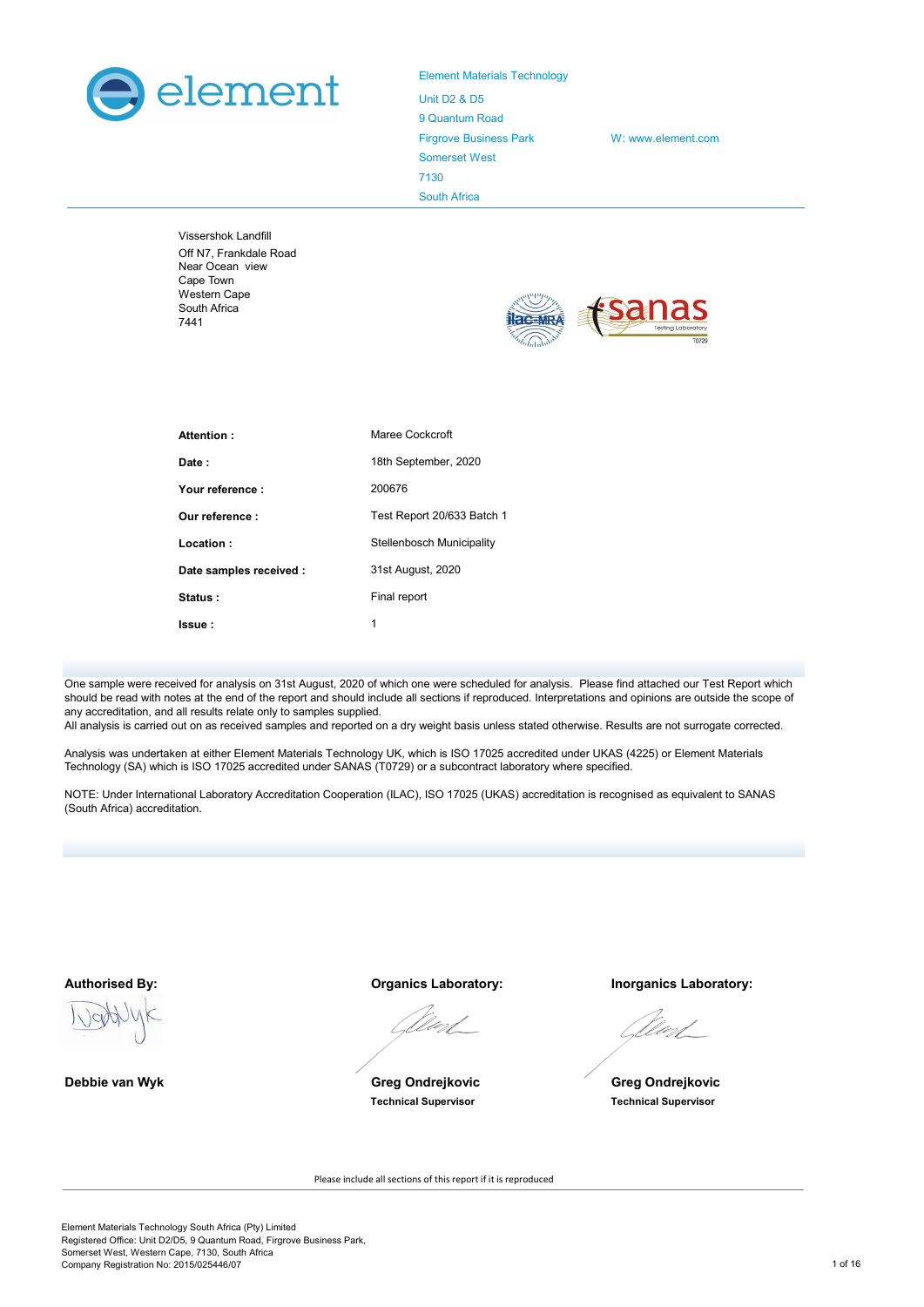| <b>Client Name</b> |
|--------------------|
| Reference:         |
| Location:          |
| Contact:           |
| <b>CMT IAK NA</b>  |

Client Name: Vissershok Landfill **Client Containers and Client Name:** Report : Solid EMT Job No: 20/633 Stellenbosch Municipality Maree Cockcroft 200676

| <b>EMT Sample No.</b>       | $1 - 2$                |  |  |  |  |             |                                                                 |                                    |
|-----------------------------|------------------------|--|--|--|--|-------------|-----------------------------------------------------------------|------------------------------------|
| Sample ID                   | Contaminated<br>soil   |  |  |  |  |             |                                                                 |                                    |
| <b>Depth</b>                |                        |  |  |  |  |             |                                                                 |                                    |
| COC No / misc               |                        |  |  |  |  |             | Please see attached notes for all<br>abbreviations and acronyms |                                    |
|                             |                        |  |  |  |  |             |                                                                 |                                    |
| Containers                  | J T                    |  |  |  |  |             |                                                                 |                                    |
| <b>Sample Date</b>          | $\mathrel{<}$          |  |  |  |  |             |                                                                 |                                    |
| Sample Type                 | Soil                   |  |  |  |  |             |                                                                 |                                    |
| <b>Batch Number</b>         | $\overline{1}$         |  |  |  |  |             |                                                                 |                                    |
| Date of Receipt 31/08/2020  |                        |  |  |  |  | LOD/LOR     | Units                                                           | Method<br>No.                      |
|                             |                        |  |  |  |  |             |                                                                 |                                    |
| Antimony*                   | $\overline{2}$<br>13.8 |  |  |  |  | <1<br>< 0.5 | mg/kg                                                           | UK_TM30/UK_PM15<br>UK_TM30/UK_PM15 |
| Arsenic*<br>Barium*         | 356                    |  |  |  |  | < 1         | mg/kg<br>mg/kg                                                  | UK_TM30/UK_PM15                    |
| Cadmium*                    | 3.2                    |  |  |  |  | < 0.1       | mg/kg                                                           | UK_TM30/UK_PM15                    |
| Chromium*                   | 30.1                   |  |  |  |  | < 0.5       | mg/kg                                                           | UK_TM30/UK_PM15                    |
| Cobalt*                     | 128.0                  |  |  |  |  | < 0.5       | mg/kg                                                           | UK_TM30/UK_PM15                    |
| Copper*                     | $288_{\sf AA}$         |  |  |  |  | < 1         | mg/kg                                                           | UK_TM30/UK_PM15                    |
| Lead*                       | 105                    |  |  |  |  | $< 5$       | mg/kg                                                           | UK_TM30/UK_PM15                    |
| Manganese*                  | 265                    |  |  |  |  | < 1         | mg/kg                                                           | UK_TM30/UK_PM15                    |
| Mercury*                    | 10.3                   |  |  |  |  | < 0.1       | mg/kg                                                           | UK_TM30/UK_PM15                    |
| Molybdenum*                 | 4.4                    |  |  |  |  | < 0.1       | mg/kg                                                           | UK_TM30/UK_PM15                    |
| Nickel*                     | 117.9                  |  |  |  |  | < 0.7       | mg/kg                                                           | UK_TM30/UK_PM15                    |
| Selenium*                   | 9                      |  |  |  |  | <1          | mg/kg                                                           | UK_TM30/UK_PM15                    |
| Vanadium*                   | 22                     |  |  |  |  | < 1         | mg/kg                                                           | UK_TM30/UK_PM15                    |
| Boron (Aqua Regia Soluble)* | 17.42                  |  |  |  |  | < 0.25      | mg/kg                                                           | UK_TM30/UK_PM15                    |
| Zinc*                       | 764                    |  |  |  |  | $< 5$       | mg/kg                                                           | UK_TM30/UK_PM15                    |
|                             |                        |  |  |  |  |             |                                                                 |                                    |
|                             |                        |  |  |  |  |             |                                                                 |                                    |
|                             |                        |  |  |  |  |             |                                                                 |                                    |
|                             |                        |  |  |  |  |             |                                                                 |                                    |
|                             |                        |  |  |  |  |             |                                                                 |                                    |
|                             |                        |  |  |  |  |             |                                                                 |                                    |
|                             |                        |  |  |  |  |             |                                                                 |                                    |
|                             |                        |  |  |  |  |             |                                                                 |                                    |
|                             |                        |  |  |  |  |             |                                                                 |                                    |
|                             |                        |  |  |  |  |             |                                                                 |                                    |
|                             |                        |  |  |  |  |             |                                                                 |                                    |
|                             |                        |  |  |  |  |             |                                                                 |                                    |
|                             |                        |  |  |  |  |             |                                                                 |                                    |
|                             |                        |  |  |  |  |             |                                                                 |                                    |
|                             |                        |  |  |  |  |             |                                                                 |                                    |
|                             |                        |  |  |  |  |             |                                                                 |                                    |
|                             |                        |  |  |  |  |             |                                                                 |                                    |
|                             |                        |  |  |  |  |             |                                                                 |                                    |
|                             |                        |  |  |  |  |             |                                                                 |                                    |
|                             |                        |  |  |  |  |             |                                                                 |                                    |
|                             |                        |  |  |  |  |             |                                                                 |                                    |
|                             |                        |  |  |  |  |             |                                                                 |                                    |
|                             |                        |  |  |  |  |             |                                                                 |                                    |
|                             |                        |  |  |  |  |             |                                                                 |                                    |
|                             |                        |  |  |  |  |             |                                                                 |                                    |
|                             |                        |  |  |  |  |             |                                                                 |                                    |
|                             |                        |  |  |  |  |             |                                                                 |                                    |
|                             |                        |  |  |  |  |             |                                                                 |                                    |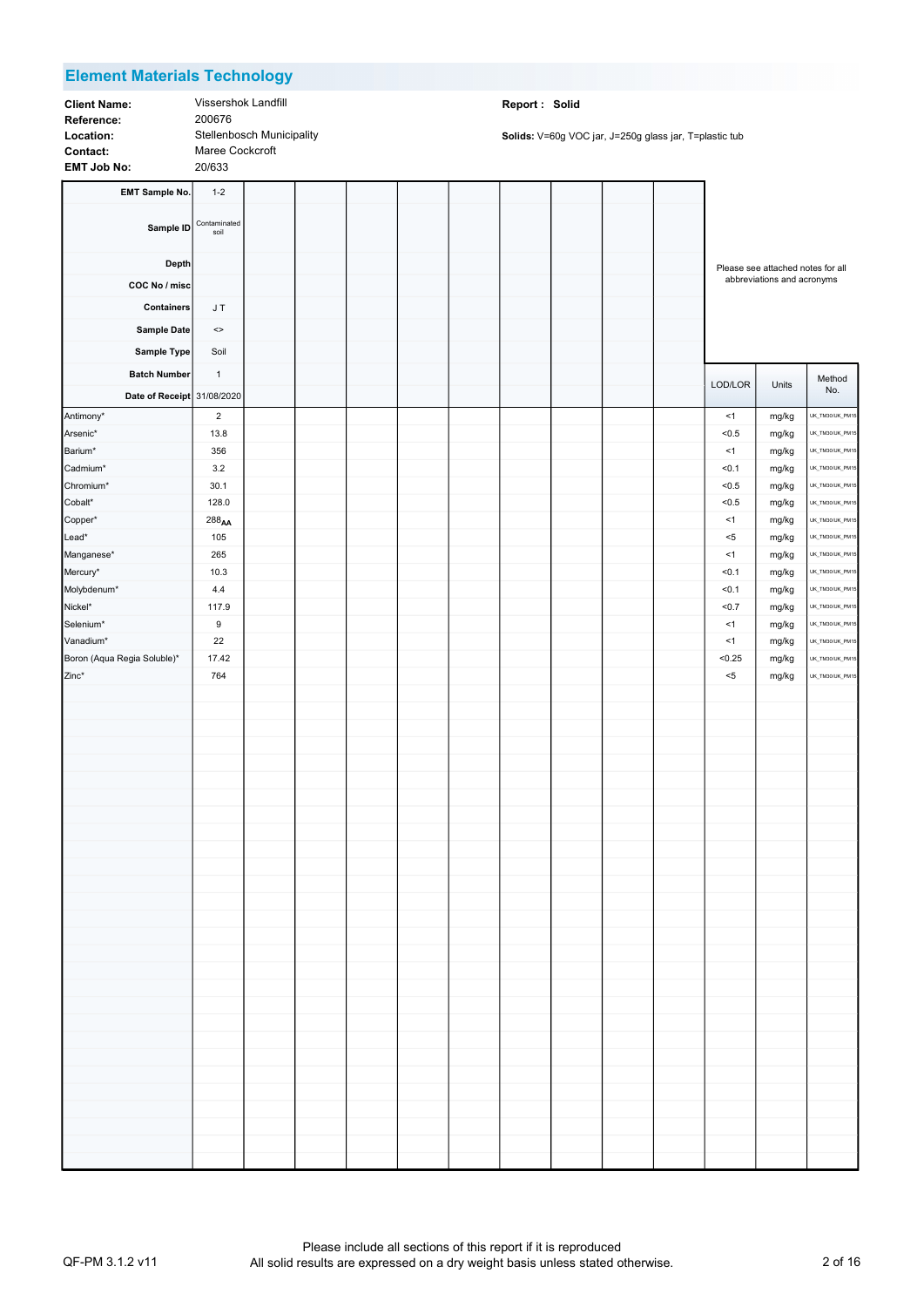

Client Name: Vissershok Landfill **Client Containers and Client Name:** Report : Solid 200676 Stellenbosch Municipality Maree Cockcroft

Location: Stellenbosch Municipality and the solids: V=60g VOC jar, J=250g glass jar, T=plastic tub

| <b>EMT Sample No.</b>                      | $1 - 2$              |  |  |  |  |         |                                                                 |                                    |
|--------------------------------------------|----------------------|--|--|--|--|---------|-----------------------------------------------------------------|------------------------------------|
| Sample ID                                  | Contaminated<br>soil |  |  |  |  |         |                                                                 |                                    |
| <b>Depth</b>                               |                      |  |  |  |  |         |                                                                 |                                    |
|                                            |                      |  |  |  |  |         | Please see attached notes for all<br>abbreviations and acronyms |                                    |
| COC No / misc                              |                      |  |  |  |  |         |                                                                 |                                    |
| Containers                                 | JT.                  |  |  |  |  |         |                                                                 |                                    |
| <b>Sample Date</b>                         | $\mathrel{<}$        |  |  |  |  |         |                                                                 |                                    |
| Sample Type                                | Soil                 |  |  |  |  |         |                                                                 |                                    |
| <b>Batch Number</b>                        | $\mathbf{1}$         |  |  |  |  |         |                                                                 | Method                             |
| Date of Receipt 31/08/2020                 |                      |  |  |  |  | LOD/LOR | Units                                                           | No.                                |
| VOC MS                                     |                      |  |  |  |  |         |                                                                 |                                    |
|                                            |                      |  |  |  |  |         |                                                                 | SA_TM15/SA_PM10                    |
| Methyl Tertiary Butyl Ether                | $2$<br>$2$           |  |  |  |  | $2$     | ug/kg                                                           | SA_TM15/SA_PM10                    |
| Vinyl Chloride                             |                      |  |  |  |  | $2$     | ug/kg                                                           |                                    |
| 1,1-Dichloroethene (1,1 DCE) <sup>SA</sup> | $6$                  |  |  |  |  | <6      | ug/kg                                                           | SA_TM15/SA_PM10<br>SA_TM15/SA_PM10 |
| Dichloromethane (DCM) <sup>SA</sup>        | $30$                 |  |  |  |  | $30$    | ug/kg                                                           |                                    |
| Chloroform <sup>SA</sup>                   | $3$                  |  |  |  |  | $3$     | ug/kg                                                           | SA_TM15/SA_PM10                    |
| 1,1,1-Trichloroethane <sup>SA</sup>        | $3$                  |  |  |  |  | $3$     | ug/kg                                                           | SA_TM15/SA_PM10                    |
| Carbon tetrachloride <sup>SA</sup>         | <4                   |  |  |  |  | <4      | ug/kg                                                           | SA_TM15/SA_PM10                    |
| 1,2-Dichloroethane <sup>SA</sup>           | <4                   |  |  |  |  | $<$ 4   | ug/kg                                                           | SA_TM15/SA_PM10                    |
| Benzene <sup>SA</sup>                      | $3$                  |  |  |  |  | $3$     | ug/kg                                                           | SA_TM15/SA_PM10                    |
| Trichloroethene (TCE) <sup>SA</sup>        | $3$                  |  |  |  |  | $3$     | ug/kg                                                           | SA_TM15/SA_PM10                    |
| Toluene <sup>SA</sup>                      | $3$                  |  |  |  |  | $3$     | ug/kg                                                           | SA_TM15/SA_PM10                    |
| 1,1,2-Trichloroethane <sup>SA</sup>        | $3$                  |  |  |  |  | $3$     | ug/kg                                                           | SA_TM15/SA_PM10                    |
| Tetrachloroethene (PCE) <sup>SA</sup>      | $3$                  |  |  |  |  | $3$     | ug/kg                                                           | SA_TM15/SA_PM10                    |
| Chlorobenzene <sup>SA</sup>                | $3$                  |  |  |  |  | $3$     | ug/kg                                                           | SA_TM15/SA_PM10                    |
| 1,1,1,2-Tetrachloroethane <sup>SA</sup>    | $3$                  |  |  |  |  | $3$     | ug/kg                                                           | SA_TM15/SA_PM10                    |
| Ethylbenzene <sup>SA</sup>                 | $3$                  |  |  |  |  | $3$     | ug/kg                                                           | SA_TM15/SA_PM10                    |
| Xylenes (sum of isomers)                   | < 8                  |  |  |  |  | < 8     | ug/kg                                                           | SA_TM15/SA_PM10                    |
| Styrene                                    | $3$                  |  |  |  |  | $3$     | ug/kg                                                           | SA_TM15/SA_PM10                    |
| 1,1,2,2-Tetrachloroethane                  | $3$                  |  |  |  |  | $3$     | ug/kg                                                           | SA_TM15/SA_PM10                    |
| 1,4-Dichlorobenzene <sup>SA</sup>          | <4                   |  |  |  |  | <4      | ug/kg                                                           | SA_TM15/SA_PM10                    |
| 1,2-Dichlorobenzene SA                     | $<$ 4                |  |  |  |  | $<$ 4   | ug/kg                                                           | SA_TM15/SA_PM10                    |
| 1,2-Dichloroethene (cis & trans)           | < 6                  |  |  |  |  | < 6     | ug/kg                                                           | SA_TM15/SA_PM10                    |
| Trichlorobenzenes (1,2,3 & 1,2,4)          | 14                   |  |  |  |  | $14$    | ug/kg                                                           | SA_TM15/SA_PM10                    |
| Methyl Ethyl Ketone (MEK)                  | 100                  |  |  |  |  | 100     | ug/kg                                                           | SA_TM15/SA_PM10                    |
| Surrogate Recovery Toluene D8              | 60                   |  |  |  |  | < 0     | $\%$                                                            | SA_TM15/SA_PM10                    |
| Surrogate Recovery 4-Bromofluorobenzene    | $43^{\text{SV}}$     |  |  |  |  | < 0     | $\%$                                                            | SA_TM15/SA_PM10                    |
|                                            |                      |  |  |  |  |         |                                                                 |                                    |
| <b>SVOC MS</b>                             |                      |  |  |  |  |         |                                                                 |                                    |
| Phenols                                    |                      |  |  |  |  |         |                                                                 |                                    |
| 2-Chlorophenol <sup>SA</sup>               | ~10                  |  |  |  |  | ~10     | ug/kg                                                           | SA_TM16/SA_PM8                     |
| 2,4-Dichlorophenol <sup>SA</sup>           | ~10                  |  |  |  |  | ~10     | ug/kg                                                           | SA_TM16/SA_PM8                     |
| 2,4,6-Trichlorophenol <sup>SA</sup>        | ~10                  |  |  |  |  | ~10     | ug/kg                                                           | SA_TM16/SA_PM8                     |
| PAHs                                       |                      |  |  |  |  |         |                                                                 |                                    |
| Benzo(a)pyrene <sup>SA</sup>               | ~10                  |  |  |  |  | ~10     |                                                                 | SA_TM16/SA_PM8                     |
|                                            |                      |  |  |  |  |         | ug/kg                                                           | SA_TM16/SA_PM8                     |
| PAH 16 Total<br><b>Phthalates</b>          | 160                  |  |  |  |  | 160     | ug/kg                                                           |                                    |
|                                            |                      |  |  |  |  |         |                                                                 |                                    |
| Bis(2-ethylhexyl) phthalate <sup>SA</sup>  | 156                  |  |  |  |  | 100     | ug/kg                                                           | SA_TM16/SA_PM8                     |
|                                            |                      |  |  |  |  |         |                                                                 |                                    |
|                                            |                      |  |  |  |  |         |                                                                 |                                    |
|                                            |                      |  |  |  |  |         |                                                                 |                                    |
|                                            |                      |  |  |  |  |         |                                                                 |                                    |
|                                            |                      |  |  |  |  |         |                                                                 |                                    |
|                                            |                      |  |  |  |  |         |                                                                 |                                    |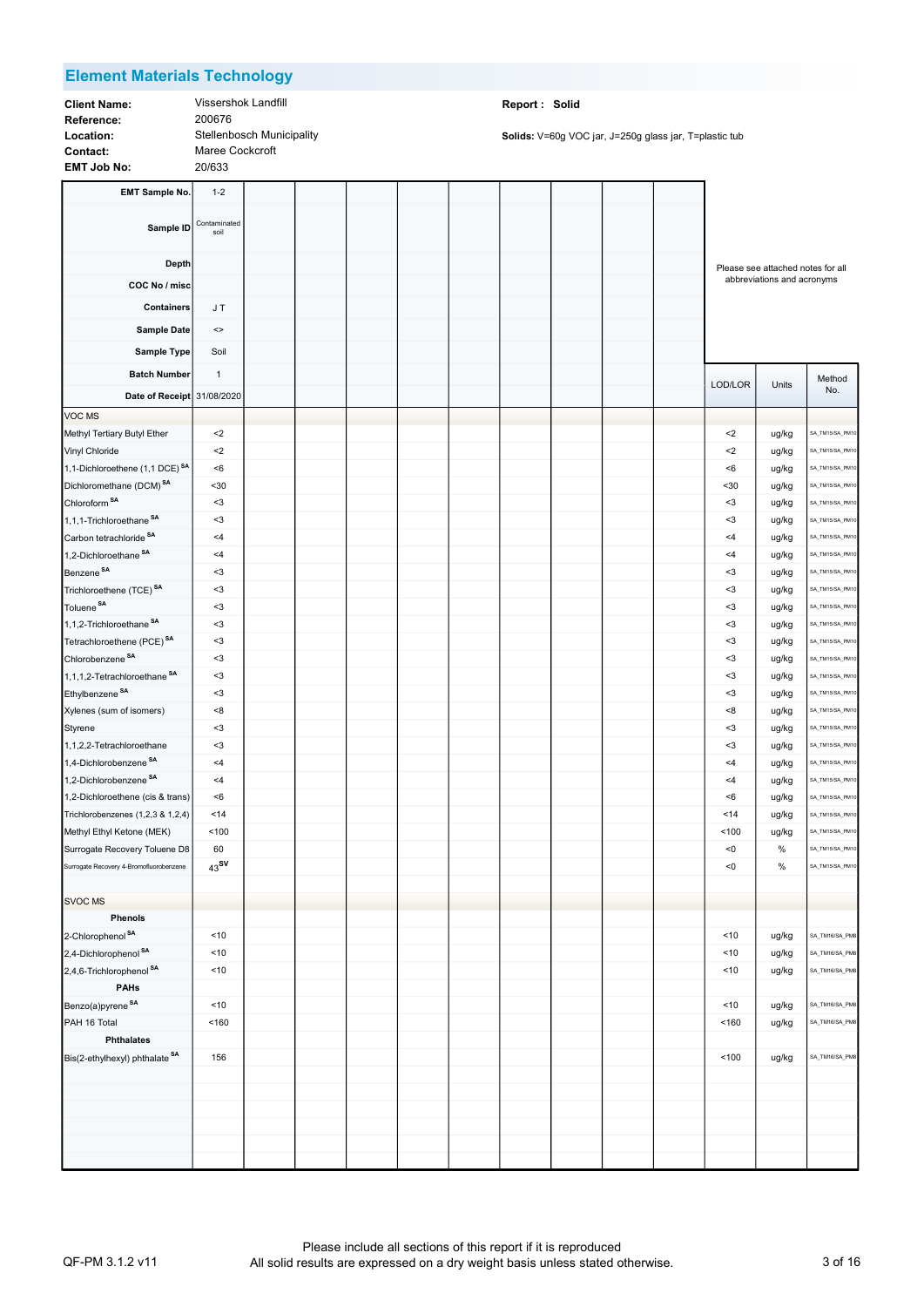| <b>Client Name</b> |  |  |  |  |  |  |  |  |  |
|--------------------|--|--|--|--|--|--|--|--|--|
| Reference:         |  |  |  |  |  |  |  |  |  |
| Location:          |  |  |  |  |  |  |  |  |  |
| Contact:           |  |  |  |  |  |  |  |  |  |
| <b>CMT IAK MA</b>  |  |  |  |  |  |  |  |  |  |

Client Name: Vissershok Landfill **Client Containers and Client Name:** Report : Solid EMT Job No: 20/633 Stellenbosch Municipality Maree Cockcroft 200676

| <b>EMT Sample No.</b>               | $1 - 2$              |  |  |  |  |              |                                   |                                  |
|-------------------------------------|----------------------|--|--|--|--|--------------|-----------------------------------|----------------------------------|
| Sample ID                           | Contaminated<br>soil |  |  |  |  |              |                                   |                                  |
| Depth                               |                      |  |  |  |  |              | Please see attached notes for all |                                  |
| COC No / misc                       |                      |  |  |  |  |              | abbreviations and acronyms        |                                  |
| Containers                          | J T                  |  |  |  |  |              |                                   |                                  |
| <b>Sample Date</b>                  |                      |  |  |  |  |              |                                   |                                  |
|                                     | $\mathrel{<}$        |  |  |  |  |              |                                   |                                  |
| Sample Type                         | Soil                 |  |  |  |  |              |                                   |                                  |
| <b>Batch Number</b>                 | $\mathbf{1}$         |  |  |  |  | LOD/LOR      | Units                             | Method                           |
| Date of Receipt 31/08/2020          |                      |  |  |  |  |              |                                   | No.                              |
| <b>SVOC MS</b>                      |                      |  |  |  |  |              |                                   |                                  |
| Other SVOCs                         |                      |  |  |  |  |              |                                   |                                  |
| 2,4-Dinitrotoluene <sup>SA</sup>    | ~10                  |  |  |  |  | ~10          | ug/kg                             | SA_TM16/SA_PM8                   |
| Hexachlorobutadiene <sup>SA</sup>   | $10^+$               |  |  |  |  | < 10         | ug/kg                             | SA_TM16/SA_PM8                   |
| Nitrobenzene <sup>SA</sup>          | ~10                  |  |  |  |  | < 10         | ug/kg                             | SA_TM16/SA_PM8                   |
| Surrogate Recovery 2-Fluorobiphenyl | 78                   |  |  |  |  | < 0          | $\%$                              | SA_TM16/SA_PM8                   |
| Surrogate Recovery p-Terphenyl-d14  | 80                   |  |  |  |  | < 0          | $\%$                              | SA_TM16/SA_PM8                   |
|                                     |                      |  |  |  |  |              |                                   |                                  |
| Pesticides                          |                      |  |  |  |  |              |                                   |                                  |
| <b>Organochlorine Pesticides</b>    |                      |  |  |  |  |              |                                   |                                  |
| Aldrin                              | ~10                  |  |  |  |  | ~10          | ug/kg                             | SA_TM42/SA_PM8                   |
| cis-Chlordane                       | ~10                  |  |  |  |  | < 10         | ug/kg                             | SA_TM42/SA_PM8<br>SA_TM42/SA_PM8 |
| Dieldrin                            | ~10<br>~10           |  |  |  |  | < 10         | ug/kg                             | SA_TM42/SA_PM8                   |
| Heptachlor                          | ~10                  |  |  |  |  | < 10<br>< 10 | ug/kg                             | SA_TM42/SA_PM8                   |
| o,p'-DDE<br>o,p'-DDT                | ~10                  |  |  |  |  | ~10          | ug/kg<br>ug/kg                    | SA_TM42/SA_PM8                   |
| o,p'-TDE                            | ~10                  |  |  |  |  | < 10         | ug/kg                             | SA_TM42/SA_PM8                   |
| p,p'-DDE                            | ~10                  |  |  |  |  | < 10         | ug/kg                             | SA_TM42/SA_PM8                   |
| p,p'-DDT                            | ~10                  |  |  |  |  | < 10         | ug/kg                             | SA_TM42/SA_PM8                   |
| p,p'-TDE                            | ~10                  |  |  |  |  | < 10         | ug/kg                             | SA_TM42/SA_PM8                   |
| DDE (0,p & p,p)                     | $20$                 |  |  |  |  | $20$         | ug/kg                             | SA_TM42/SA_PM8                   |
| DDT (o,p & p,p)                     | $20$                 |  |  |  |  | $20$         | ug/kg                             | SA_TM42/SA_PM8                   |
| TDE (0,p & p,p)                     | $20$                 |  |  |  |  | $20$         | ug/kg                             | SA_TM42/SA_PM8                   |
| trans-Chlordane                     | ~10                  |  |  |  |  | < 10         | ug/kg                             | SA_TM42/SA_PM8                   |
| Chlordane (cis & trans)             | $20$                 |  |  |  |  | $20$         | ug/kg                             | SA_TM42/SA_PM8                   |
|                                     |                      |  |  |  |  |              |                                   |                                  |
| $2,4-D$                             | 100                  |  |  |  |  | 100          | ug/kg                             | SA_TM42/SA_PM8                   |
|                                     |                      |  |  |  |  |              |                                   |                                  |
| EPH (C10-C36)                       | 1539                 |  |  |  |  | < 10         | mg/kg                             | SA_TM5/SA_PM8                    |
|                                     |                      |  |  |  |  |              |                                   |                                  |
| GRO (C6-C9)                         | < 0.1                |  |  |  |  | < 0.1        | mg/kg                             | SA_TM36/SA_PM12                  |
|                                     |                      |  |  |  |  |              |                                   |                                  |
| PCBs (Total vs Aroclor 1254)        | ~10                  |  |  |  |  | ~10          | ug/kg                             | SA_TM17/SA_PM8                   |
|                                     |                      |  |  |  |  |              |                                   |                                  |
| Total Phenols HPLC*                 | < 0.15               |  |  |  |  | < 0.15       | mg/kg                             | UK_TM26/UK_PM21                  |
| Natural Moisture Content            | 41.6                 |  |  |  |  | < 0.1        | $\%$                              | SA_PM4/SA_PM0                    |
| Moisture Content (% Wet Weight)     | 29.4                 |  |  |  |  | < 0.1        | %                                 | SA_PM4/SA_PM0                    |
|                                     |                      |  |  |  |  |              |                                   |                                  |
| Fluoride                            | < 0.3                |  |  |  |  | < 0.3        | mg/kg                             | SA_TM27/SA_PM20                  |
| Hexavalent Chromium*                | $<6.0$ <sub>AB</sub> |  |  |  |  | < 0.3        | mg/kg                             | UK_TM38/UK_PM20                  |
|                                     |                      |  |  |  |  |              |                                   |                                  |
| Total Cyanide*                      | 5.3                  |  |  |  |  | < 0.5        | mg/kg                             | UK_TM89/UK_PM45                  |
|                                     |                      |  |  |  |  |              |                                   |                                  |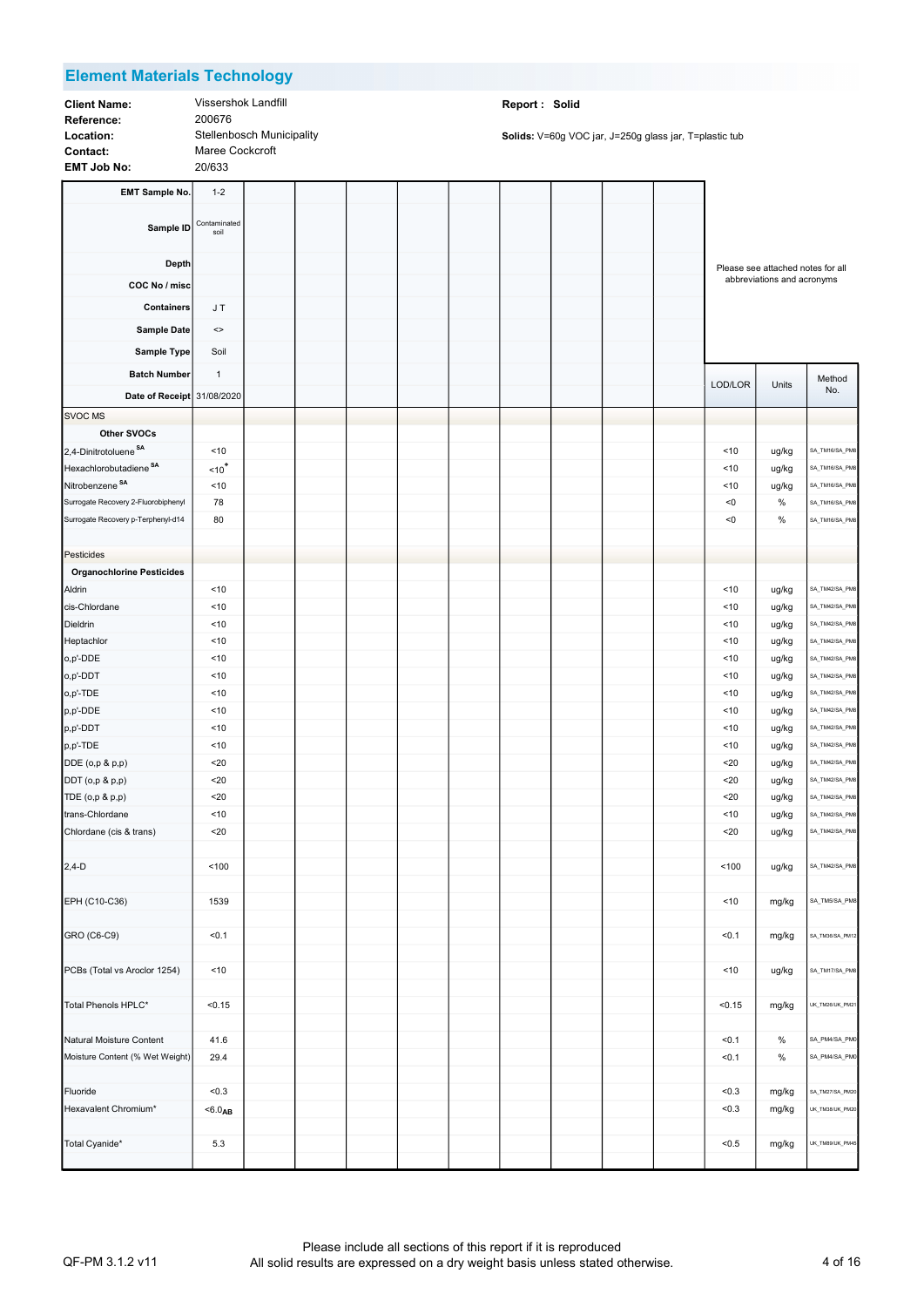| <b>Client Name:</b> | Vissers  |
|---------------------|----------|
| Reference:          | 200676   |
| Location:           | Stellent |
| Contact:            | Maree (  |
| <b>EMT Job No:</b>  | 20/633   |

Client Name: Vissershok Landfill **Client Containers and Client Name:** Report : Solid 200676 Stellenbosch Municipality Maree Cockcroft

| Sample ID Contaminated<br><b>Depth</b><br>Please see attached notes for all<br>abbreviations and acronyms<br>COC No / misc<br>Containers<br>$\sf J$ T<br>Sample Date<br>$\mathrel{<}$<br>Sample Type<br>Soil<br><b>Batch Number</b><br>$\mathbf{1}$<br>Method<br>LOD/LOR<br>Units<br>No.<br>Date of Receipt 31/08/2020<br>Formaldehyde (water soluble)<br>$\mathord{\text{<}} 2$<br>$\mathord{\text{<}} 2$<br>mg/kg<br>SA_TM51/SA_PM112 |
|-----------------------------------------------------------------------------------------------------------------------------------------------------------------------------------------------------------------------------------------------------------------------------------------------------------------------------------------------------------------------------------------------------------------------------------------|
|                                                                                                                                                                                                                                                                                                                                                                                                                                         |
|                                                                                                                                                                                                                                                                                                                                                                                                                                         |
|                                                                                                                                                                                                                                                                                                                                                                                                                                         |
|                                                                                                                                                                                                                                                                                                                                                                                                                                         |
|                                                                                                                                                                                                                                                                                                                                                                                                                                         |
|                                                                                                                                                                                                                                                                                                                                                                                                                                         |
|                                                                                                                                                                                                                                                                                                                                                                                                                                         |
|                                                                                                                                                                                                                                                                                                                                                                                                                                         |
|                                                                                                                                                                                                                                                                                                                                                                                                                                         |
|                                                                                                                                                                                                                                                                                                                                                                                                                                         |
|                                                                                                                                                                                                                                                                                                                                                                                                                                         |
|                                                                                                                                                                                                                                                                                                                                                                                                                                         |
|                                                                                                                                                                                                                                                                                                                                                                                                                                         |
|                                                                                                                                                                                                                                                                                                                                                                                                                                         |
|                                                                                                                                                                                                                                                                                                                                                                                                                                         |
|                                                                                                                                                                                                                                                                                                                                                                                                                                         |
|                                                                                                                                                                                                                                                                                                                                                                                                                                         |
|                                                                                                                                                                                                                                                                                                                                                                                                                                         |
|                                                                                                                                                                                                                                                                                                                                                                                                                                         |
|                                                                                                                                                                                                                                                                                                                                                                                                                                         |
|                                                                                                                                                                                                                                                                                                                                                                                                                                         |
|                                                                                                                                                                                                                                                                                                                                                                                                                                         |
|                                                                                                                                                                                                                                                                                                                                                                                                                                         |
|                                                                                                                                                                                                                                                                                                                                                                                                                                         |
|                                                                                                                                                                                                                                                                                                                                                                                                                                         |
|                                                                                                                                                                                                                                                                                                                                                                                                                                         |
|                                                                                                                                                                                                                                                                                                                                                                                                                                         |
|                                                                                                                                                                                                                                                                                                                                                                                                                                         |
|                                                                                                                                                                                                                                                                                                                                                                                                                                         |
|                                                                                                                                                                                                                                                                                                                                                                                                                                         |
|                                                                                                                                                                                                                                                                                                                                                                                                                                         |
|                                                                                                                                                                                                                                                                                                                                                                                                                                         |
|                                                                                                                                                                                                                                                                                                                                                                                                                                         |
|                                                                                                                                                                                                                                                                                                                                                                                                                                         |
|                                                                                                                                                                                                                                                                                                                                                                                                                                         |
|                                                                                                                                                                                                                                                                                                                                                                                                                                         |
|                                                                                                                                                                                                                                                                                                                                                                                                                                         |
|                                                                                                                                                                                                                                                                                                                                                                                                                                         |
|                                                                                                                                                                                                                                                                                                                                                                                                                                         |
|                                                                                                                                                                                                                                                                                                                                                                                                                                         |
|                                                                                                                                                                                                                                                                                                                                                                                                                                         |
|                                                                                                                                                                                                                                                                                                                                                                                                                                         |
|                                                                                                                                                                                                                                                                                                                                                                                                                                         |
|                                                                                                                                                                                                                                                                                                                                                                                                                                         |
|                                                                                                                                                                                                                                                                                                                                                                                                                                         |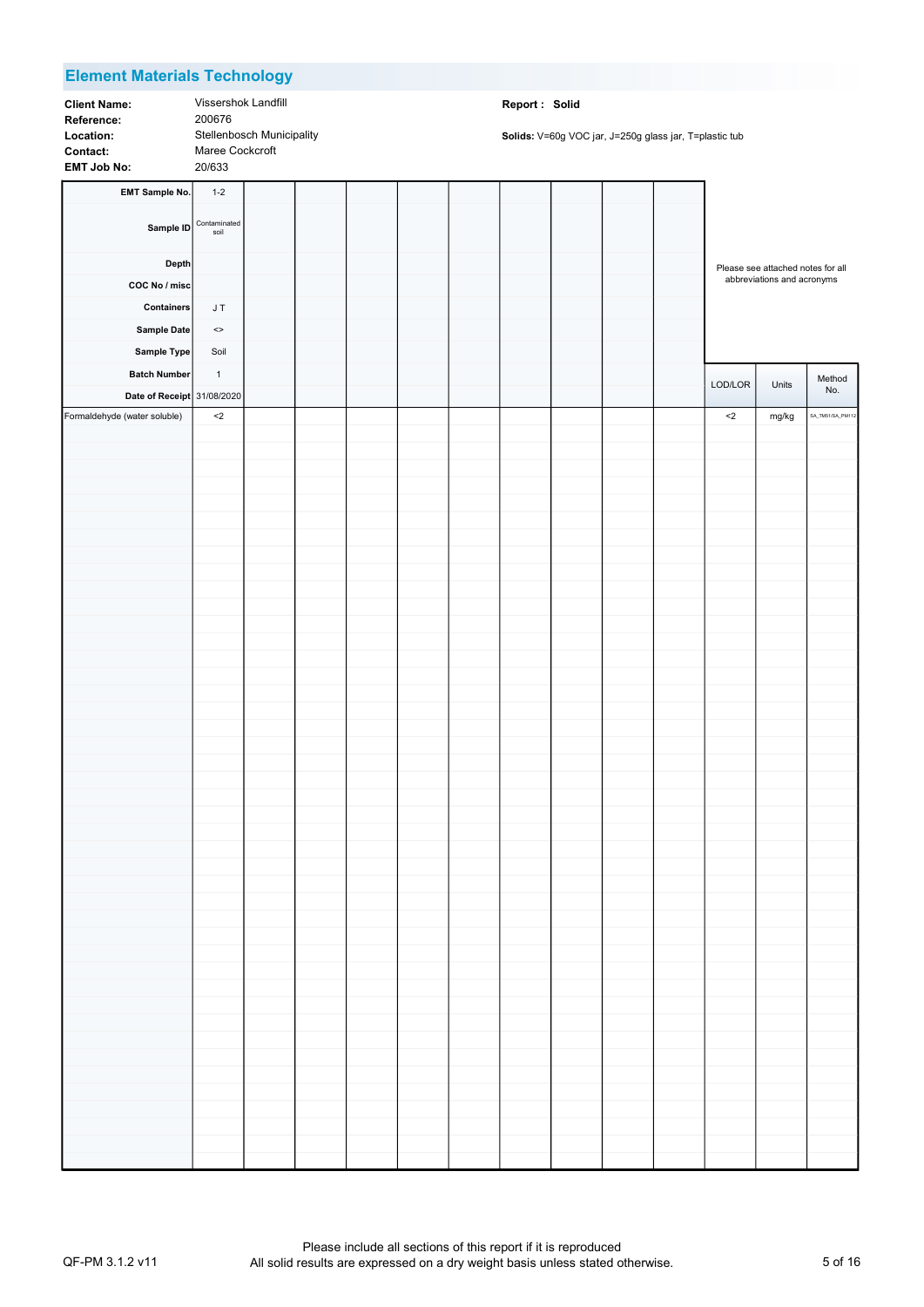| <b>Client Name</b> |
|--------------------|
| Reference:         |
| Location:          |
| Contact:           |
| <b>CMT IAK NA</b>  |

EMT Job No: 20/633 Stellenbosch Municipality Maree Cockcroft Vissershok Landfill 200676

### e: Client Name of Name of Name of Name of Name of Name of Name of Name of Name of Assembly Name of Assembly Na

| <b>EMT Sample No.</b>      | $1 - 2$                |  |  |  |  |         |                                                                 |                 |
|----------------------------|------------------------|--|--|--|--|---------|-----------------------------------------------------------------|-----------------|
| Sample ID                  | Contaminated<br>soil   |  |  |  |  |         |                                                                 |                 |
| Depth                      |                        |  |  |  |  |         |                                                                 |                 |
| COC No / misc              |                        |  |  |  |  |         | Please see attached notes for all<br>abbreviations and acronyms |                 |
|                            |                        |  |  |  |  |         |                                                                 |                 |
| Containers                 | J T                    |  |  |  |  |         |                                                                 |                 |
| Sample Date                | $\mathrel{<}$          |  |  |  |  |         |                                                                 |                 |
| Sample Type                | Soil                   |  |  |  |  |         |                                                                 |                 |
| <b>Batch Number</b>        | $\overline{1}$         |  |  |  |  |         |                                                                 | Method          |
| Date of Receipt 31/08/2020 |                        |  |  |  |  | LOD/LOR | Units                                                           | No.             |
| <b>Dissolved Antimony</b>  | 9                      |  |  |  |  | ${<}2$  | ug/l                                                            | UK_TM30/UK_PM14 |
| <b>Dissolved Arsenic</b>   | < 2.5                  |  |  |  |  | 2.5     | ug/l                                                            | UK_TM30/UK_PM14 |
| Dissolved Barium           | 155                    |  |  |  |  | $3$     | ug/l                                                            | UK_TM30/UK_PM14 |
| <b>Dissolved Boron</b>     | 122                    |  |  |  |  | 12      | ug/l                                                            | UK_TM30/UK_PM14 |
| Dissolved Cadmium          | < 0.5                  |  |  |  |  | < 0.5   | ug/l                                                            | UK_TM30/UK_PM14 |
| Dissolved Chromium         | 2.5                    |  |  |  |  | 1.5     | ug/l                                                            | UK_TM30/UK_PM14 |
| <b>Dissolved Cobalt</b>    | $\mathord{<}2$         |  |  |  |  | $2$     | ug/l                                                            | UK_TM30/UK_PM14 |
| <b>Dissolved Copper</b>    | 16                     |  |  |  |  | $<7\,$  | ug/l                                                            | UK_TM30/UK_PM14 |
| Dissolved Lead             | $< 5$                  |  |  |  |  | $< 5$   | ug/l                                                            | UK_TM30/UK_PM14 |
| Dissolved Manganese        | 18                     |  |  |  |  | $2$     | ug/l                                                            | UK_TM30/UK_PM14 |
| <b>Dissolved Mercury</b>   | <1                     |  |  |  |  | $<$ 1   | ug/l                                                            | UK_TM30/UK_PM14 |
| Dissolved Molybdenum       | $\mathord{\text{<}} 2$ |  |  |  |  | $2$     | ug/l                                                            | UK_TM30/UK_PM14 |
| <b>Dissolved Nickel</b>    | $\mathord{<}2$         |  |  |  |  | <2      | ug/l                                                            | UK_TM30/UK_PM14 |
| Dissolved Selenium         | $3$                    |  |  |  |  | $3$     | ug/l                                                            | UK_TM30/UK_PM14 |
| Dissolved Vanadium         | 10.7                   |  |  |  |  | 1.5     | ug/l                                                            | UK_TM30/UK_PM14 |
| Dissolved Zinc             | 95                     |  |  |  |  | $3$     | ug/l                                                            | UK_TM30/UK_PM14 |
|                            |                        |  |  |  |  |         |                                                                 |                 |
| EPH (C10-C36)              | ~10                    |  |  |  |  | ~10     | ug/l                                                            | SA_TM5/SA_PM30  |
|                            |                        |  |  |  |  |         |                                                                 |                 |
| GRO (C6-C9)                | ~10                    |  |  |  |  | ~10     | ug/l                                                            | SA_TM36/SA_PM88 |
|                            |                        |  |  |  |  |         |                                                                 |                 |
|                            |                        |  |  |  |  |         |                                                                 |                 |
|                            |                        |  |  |  |  |         |                                                                 |                 |
|                            |                        |  |  |  |  |         |                                                                 |                 |
|                            |                        |  |  |  |  |         |                                                                 |                 |
|                            |                        |  |  |  |  |         |                                                                 |                 |
|                            |                        |  |  |  |  |         |                                                                 |                 |
|                            |                        |  |  |  |  |         |                                                                 |                 |
|                            |                        |  |  |  |  |         |                                                                 |                 |
|                            |                        |  |  |  |  |         |                                                                 |                 |
|                            |                        |  |  |  |  |         |                                                                 |                 |
|                            |                        |  |  |  |  |         |                                                                 |                 |
|                            |                        |  |  |  |  |         |                                                                 |                 |
|                            |                        |  |  |  |  |         |                                                                 |                 |
|                            |                        |  |  |  |  |         |                                                                 |                 |
|                            |                        |  |  |  |  |         |                                                                 |                 |
|                            |                        |  |  |  |  |         |                                                                 |                 |
|                            |                        |  |  |  |  |         |                                                                 |                 |
|                            |                        |  |  |  |  |         |                                                                 |                 |
|                            |                        |  |  |  |  |         |                                                                 |                 |
|                            |                        |  |  |  |  |         |                                                                 |                 |
|                            |                        |  |  |  |  |         |                                                                 |                 |
|                            |                        |  |  |  |  |         |                                                                 |                 |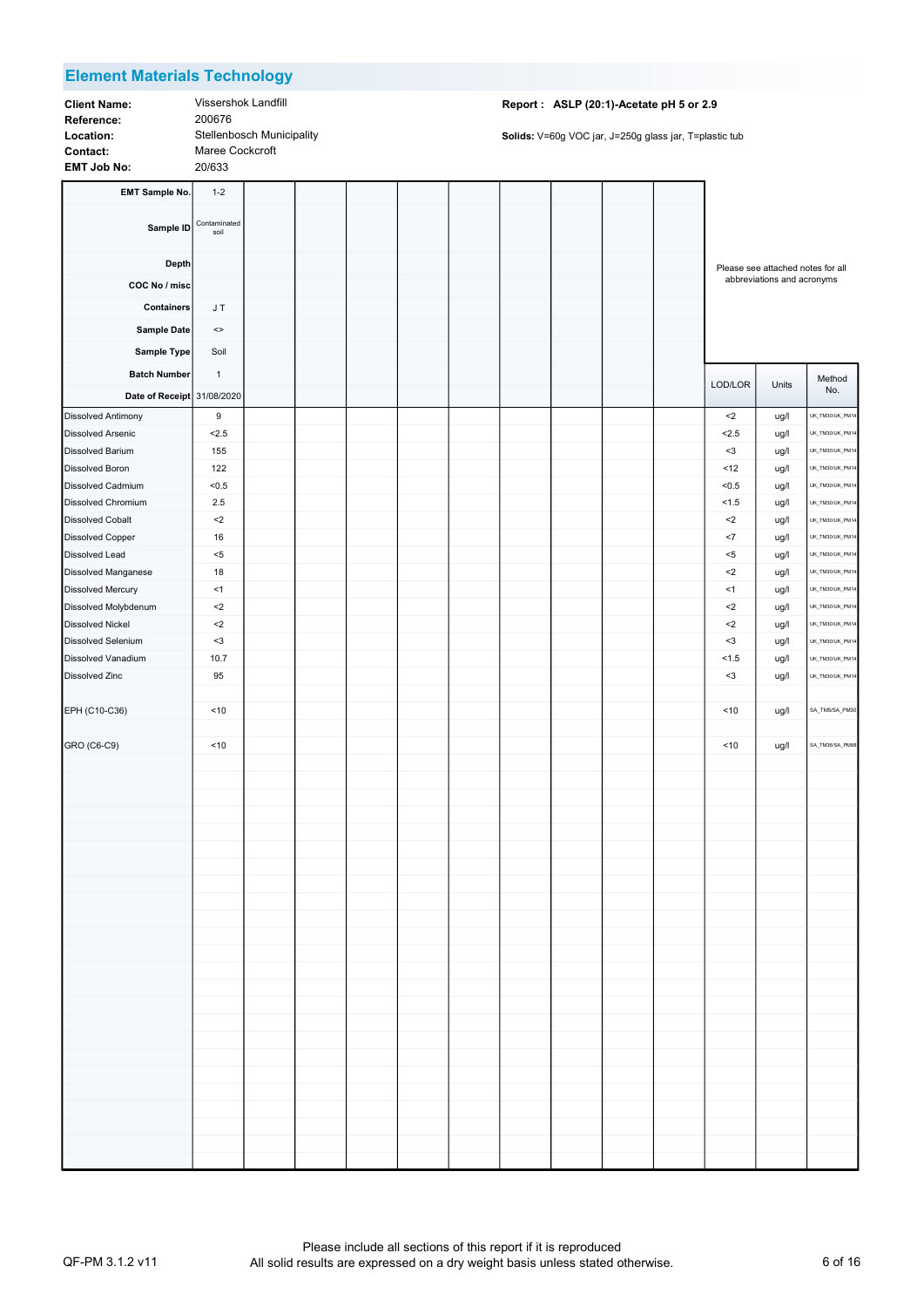| <b>Client Name</b> |
|--------------------|
| Reference:         |
| Location:          |
| Contact:           |
| <b>CMT</b> Ish Ne  |

EMT Job No: 20/633 Vissershok Landfill 200676 Stellenbosch Municipality Maree Cockcroft

### e: Client Name of Name of Name of Name of Name of Name of Name of Name of Name of Assembly Name of Assembly Na

| <b>EMT Sample No.</b>             | $1 - 2$              |  |  |  |  |                                                                 |       |                 |  |
|-----------------------------------|----------------------|--|--|--|--|-----------------------------------------------------------------|-------|-----------------|--|
| Sample ID                         | Contaminated<br>soil |  |  |  |  |                                                                 |       |                 |  |
| <b>Depth</b>                      |                      |  |  |  |  |                                                                 |       |                 |  |
|                                   |                      |  |  |  |  | Please see attached notes for all<br>abbreviations and acronyms |       |                 |  |
| COC No / misc                     |                      |  |  |  |  |                                                                 |       |                 |  |
| Containers                        | JT.                  |  |  |  |  |                                                                 |       |                 |  |
| <b>Sample Date</b>                | $\mathrel{<}$        |  |  |  |  |                                                                 |       |                 |  |
| Sample Type                       | Soil                 |  |  |  |  |                                                                 |       |                 |  |
| <b>Batch Number</b>               | $\mathbf{1}$         |  |  |  |  |                                                                 |       | Method          |  |
| Date of Receipt 31/08/2020        |                      |  |  |  |  | LOD/LOR                                                         | Units | No.             |  |
| <b>VOC MS</b>                     |                      |  |  |  |  |                                                                 |       |                 |  |
| Methyl Tertiary Butyl Ether       | < 0.1                |  |  |  |  | < 0.1                                                           | ug/l  | SA_TM15/SA_PM88 |  |
| Vinyl Chloride                    | < 0.1                |  |  |  |  | < 0.1                                                           | ug/l  | SA_TM15/SA_PM88 |  |
| 1,1-Dichloroethene (1,1 DCE)      | $3$                  |  |  |  |  | $3$                                                             | ug/l  | SA_TM15/SA_PM88 |  |
| Dichloromethane (DCM)             | $< 5$                |  |  |  |  | <5                                                              | ug/l  | SA_TM15/SA_PM88 |  |
| Chloroform                        | $2$                  |  |  |  |  | $2$                                                             | ug/l  | SA_TM15/SA_PM88 |  |
| 1,1,1-Trichloroethane             | $2$                  |  |  |  |  | <2                                                              | ug/l  | SA_TM15/SA_PM88 |  |
| Carbon tetrachloride              | $2$                  |  |  |  |  | $2$                                                             | ug/l  | SA_TM15/SA_PM88 |  |
| 1,2-Dichloroethane                | $2$                  |  |  |  |  | <2                                                              | ug/l  | SA_TM15/SA_PM88 |  |
| Benzene                           | < 0.5                |  |  |  |  | < 0.5                                                           | ug/l  | SA_TM15/SA_PM88 |  |
| Trichloroethene (TCE)             | $3$                  |  |  |  |  | $3$                                                             | ug/l  | SA_TM15/SA_PM88 |  |
| Toluene                           | $< 5$                |  |  |  |  | <5                                                              | ug/l  | SA_TM15/SA_PM88 |  |
| 1,1,2-Trichloroethane             | $2$                  |  |  |  |  | <2                                                              | ug/l  | SA_TM15/SA_PM88 |  |
| Tetrachloroethene (PCE)           | $3$                  |  |  |  |  | $3$                                                             | ug/l  | SA_TM15/SA_PM88 |  |
| Chlorobenzene                     | $2$                  |  |  |  |  | <2                                                              | ug/l  | SA_TM15/SA_PM88 |  |
| 1,1,1,2-Tetrachloroethane         | $2$                  |  |  |  |  | <2                                                              | ug/l  | SA_TM15/SA_PM88 |  |
| Ethylbenzene                      | < 1                  |  |  |  |  | <1                                                              | ug/l  | SA_TM15/SA_PM88 |  |
| Xylenes (sum of isomers)          | $3$                  |  |  |  |  | $3$                                                             | ug/l  | SA_TM15/SA_PM88 |  |
| Styrene                           | $2$                  |  |  |  |  | <2                                                              | ug/l  | SA_TM15/SA_PM88 |  |
| 1,1,2,2-Tetrachloroethane         | <4                   |  |  |  |  | <4                                                              | ug/l  | SA_TM15/SA_PM88 |  |
| 1,4-Dichlorobenzene               | $3$                  |  |  |  |  | $3$                                                             | ug/l  | SA_TM15/SA_PM88 |  |
| 1,2-Dichlorobenzene               | $3$                  |  |  |  |  | $3$                                                             | ug/l  | SA_TM15/SA_PM88 |  |
| 1,2-Dichloroethene (cis & trans)  | < 6                  |  |  |  |  | < 6                                                             | ug/l  | SA_TM15/SA_PM88 |  |
| Trichlorobenzenes (1,2,3 & 1,2,4) | < 6                  |  |  |  |  | <6                                                              | ug/l  | SA_TM15/SA_PM88 |  |
| Methyl Ethyl Ketone (MEK)         | 100                  |  |  |  |  | 100                                                             | ug/l  | SA_TM15/SA_PM88 |  |
| Toluene-D8                        | 115                  |  |  |  |  | < 0                                                             | $\%$  | SA_TM15/SA_PM88 |  |
| 4-Bromofluorobenzene              | 115                  |  |  |  |  | <0                                                              | %     | SA_TM15/SA_PM88 |  |
|                                   |                      |  |  |  |  |                                                                 |       |                 |  |
| SVOC MS                           |                      |  |  |  |  |                                                                 |       |                 |  |
| <b>Phenols</b>                    |                      |  |  |  |  |                                                                 |       |                 |  |
| 2-Chlorophenol                    | <1                   |  |  |  |  | <1                                                              | ug/l  | SA_TM16/SA_PM30 |  |
| 2,4-Dichlorophenol                | < 0.5                |  |  |  |  | < 0.5                                                           | ug/l  | SA_TM16/SA_PM30 |  |
| 2,4,6-Trichlorophenol             | <1                   |  |  |  |  | $<$ 1                                                           | ug/l  | SA_TM16/SA_PM30 |  |
| <b>PAHs</b>                       |                      |  |  |  |  |                                                                 |       |                 |  |
| Benzo(a)pyrene                    | <1                   |  |  |  |  | <1                                                              | ug/l  | SA_TM16/SA_PM30 |  |
| PAH 16 Total                      | 11                   |  |  |  |  | < 11                                                            | ug/l  | SA_TM16/SA_PM30 |  |
| <b>Phthalates</b>                 |                      |  |  |  |  |                                                                 |       |                 |  |
| Bis(2-ethylhexyl) phthalate       | $< 5$                |  |  |  |  | $<$ 5                                                           | ug/l  | SA_TM16/SA_PM30 |  |
|                                   |                      |  |  |  |  |                                                                 |       |                 |  |
|                                   |                      |  |  |  |  |                                                                 |       |                 |  |
|                                   |                      |  |  |  |  |                                                                 |       |                 |  |
|                                   |                      |  |  |  |  |                                                                 |       |                 |  |
|                                   |                      |  |  |  |  |                                                                 |       |                 |  |
|                                   |                      |  |  |  |  |                                                                 |       |                 |  |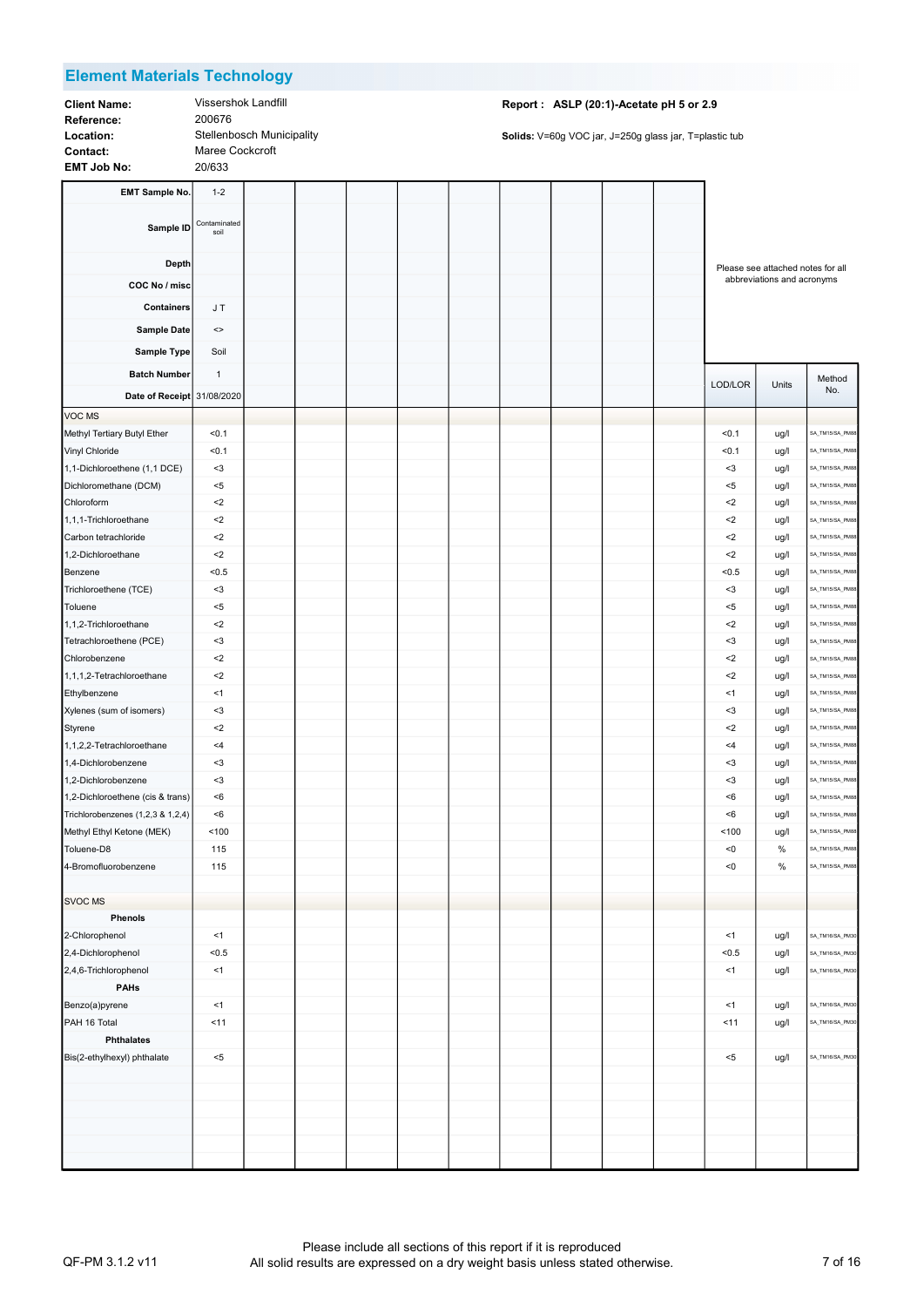| <b>Client Name:</b> | Vissers  |
|---------------------|----------|
| Reference:          | 200676   |
| Location:           | Stellent |
| Contact:            | Maree (  |
| <b>EMT Job No:</b>  | 20/633   |

Stellenbosch Municipality Maree Cockcroft Vissershok Landfill 200676

### e: Client Name of Name of Name of Name of Name of Name of Name of Name of Name of Assembly Name of Assembly Na

| <b>EMT Sample No.</b>               | $1 - 2$              |  |  |  |  |                                                                 |          |                 |  |  |
|-------------------------------------|----------------------|--|--|--|--|-----------------------------------------------------------------|----------|-----------------|--|--|
| Sample ID                           | Contaminated<br>soil |  |  |  |  |                                                                 |          |                 |  |  |
| <b>Depth</b>                        |                      |  |  |  |  |                                                                 |          |                 |  |  |
| COC No / misc                       |                      |  |  |  |  | Please see attached notes for all<br>abbreviations and acronyms |          |                 |  |  |
|                                     |                      |  |  |  |  |                                                                 |          |                 |  |  |
| <b>Containers</b>                   | J T                  |  |  |  |  |                                                                 |          |                 |  |  |
| <b>Sample Date</b>                  | $\mathrel{<}$        |  |  |  |  |                                                                 |          |                 |  |  |
| Sample Type                         | Soil                 |  |  |  |  |                                                                 |          |                 |  |  |
| <b>Batch Number</b>                 | $\mathbf{1}$         |  |  |  |  | LOD/LOR                                                         |          | Method          |  |  |
| Date of Receipt 31/08/2020          |                      |  |  |  |  |                                                                 | Units    | No.             |  |  |
| <b>SVOC MS</b>                      |                      |  |  |  |  |                                                                 |          |                 |  |  |
| Other SVOCs                         |                      |  |  |  |  |                                                                 |          |                 |  |  |
| 2,4-Dinitrotoluene                  | < 0.5                |  |  |  |  | < 0.5                                                           | ug/l     | SA_TM16/SA_PM30 |  |  |
| Hexachlorobutadiene                 | < 1                  |  |  |  |  | < 1                                                             | ug/l     | SA_TM16/SA_PM30 |  |  |
| Nitrobenzene                        | < 1                  |  |  |  |  | < 1                                                             | ug/l     | SA_TM16/SA_PM30 |  |  |
| Surrogate Recovery 2-Fluorobiphenyl | 89                   |  |  |  |  | <0                                                              | $\%$     | SA_TM16/SA_PM30 |  |  |
| Surrogate Recovery p-Terphenyl-d14  | 85                   |  |  |  |  | < 0                                                             | $\%$     | SA_TM16/SA_PM30 |  |  |
|                                     |                      |  |  |  |  |                                                                 |          |                 |  |  |
| PCBs (Total vs Aroclor 1254)        | < 0.2                |  |  |  |  | < 0.2                                                           | ug/l     | SA_TM17/SA_PM30 |  |  |
|                                     |                      |  |  |  |  |                                                                 |          |                 |  |  |
| Total Phenols HPLC*                 | < 0.15               |  |  |  |  | < 0.15                                                          | mg/l     | UK_TM26/UK_PM0  |  |  |
| Sulphate as SO4*                    | < 0.5                |  |  |  |  | < 0.5                                                           | mg/l     | UK_TM38/UK_PM0  |  |  |
| Chloride*                           | 7.9                  |  |  |  |  | < 0.3                                                           | mg/l     | UK_TM38/UK_PM0  |  |  |
| Hexavalent Chromium*                | < 0.006              |  |  |  |  | < 0.006                                                         | mg/l     | UK_TM38/UK_PM0  |  |  |
| Nitrate as N*                       | 10.62                |  |  |  |  | < 0.05                                                          | mg/l     | UK_TM38/UK_PM0  |  |  |
|                                     |                      |  |  |  |  |                                                                 |          |                 |  |  |
| Fluoride*                           | < 0.3                |  |  |  |  | < 0.3                                                           | mg/l     | UK_TM173/UK_PM0 |  |  |
| Total Cyanide*                      | < 0.01               |  |  |  |  | < 0.01                                                          | mg/l     | UK_TM89/UK_PM0  |  |  |
|                                     |                      |  |  |  |  |                                                                 |          |                 |  |  |
| Pesticides                          |                      |  |  |  |  |                                                                 |          |                 |  |  |
| <b>Organochlorine Pesticides</b>    |                      |  |  |  |  |                                                                 |          |                 |  |  |
| Aldrin                              | <10                  |  |  |  |  | ~10                                                             | ug/l     | SA_TM42/SA_PM30 |  |  |
| Dieldrin                            | ~10                  |  |  |  |  | < 10                                                            | ug/l     | SA_TM42/SA_PM30 |  |  |
| Heptachlor                          | ~10                  |  |  |  |  | ~10                                                             | ug/l     | SA_TM42/SA_PM30 |  |  |
| DDE (0,p & p,p)                     | $20$                 |  |  |  |  | $20$                                                            | ug/l     | SA_TM42/SA_PM30 |  |  |
| $DDT$ (o,p & p,p)                   | <20                  |  |  |  |  | <20                                                             | ug/l     | SA_TM42/SA_PM30 |  |  |
| TDE (0,p & p,p)                     | $20$                 |  |  |  |  | $20$                                                            | ug/l     | SA_TM42/SA_PM30 |  |  |
| Chlordane (cis & trans)             | $20$                 |  |  |  |  | $20$                                                            | ug/l     | SA_TM42/SA_PM30 |  |  |
| $2,4-D$                             | $30$                 |  |  |  |  | $30$                                                            | ug/l     | SA_TM42/SA_PM30 |  |  |
|                                     |                      |  |  |  |  |                                                                 |          |                 |  |  |
| pH of leaching fluid                | $5.0$                |  |  |  |  | $\,<$                                                           | pH units | NONE/SA_PM80    |  |  |
| pH of leaching fluid                | 5.0                  |  |  |  |  |                                                                 | pH units | NONE/SA_PM88    |  |  |
| Formaldehyde                        | < 0.5                |  |  |  |  | < 0.5                                                           | mg/l     | SA_TM51/SA_PM0  |  |  |
| <b>Total Dissolved Solids</b>       | 5683                 |  |  |  |  | $35$                                                            | mg/l     | SA_TM20/SA_PM80 |  |  |
|                                     |                      |  |  |  |  |                                                                 |          |                 |  |  |
|                                     |                      |  |  |  |  |                                                                 |          |                 |  |  |
|                                     |                      |  |  |  |  |                                                                 |          |                 |  |  |
|                                     |                      |  |  |  |  |                                                                 |          |                 |  |  |
|                                     |                      |  |  |  |  |                                                                 |          |                 |  |  |
|                                     |                      |  |  |  |  |                                                                 |          |                 |  |  |
|                                     |                      |  |  |  |  |                                                                 |          |                 |  |  |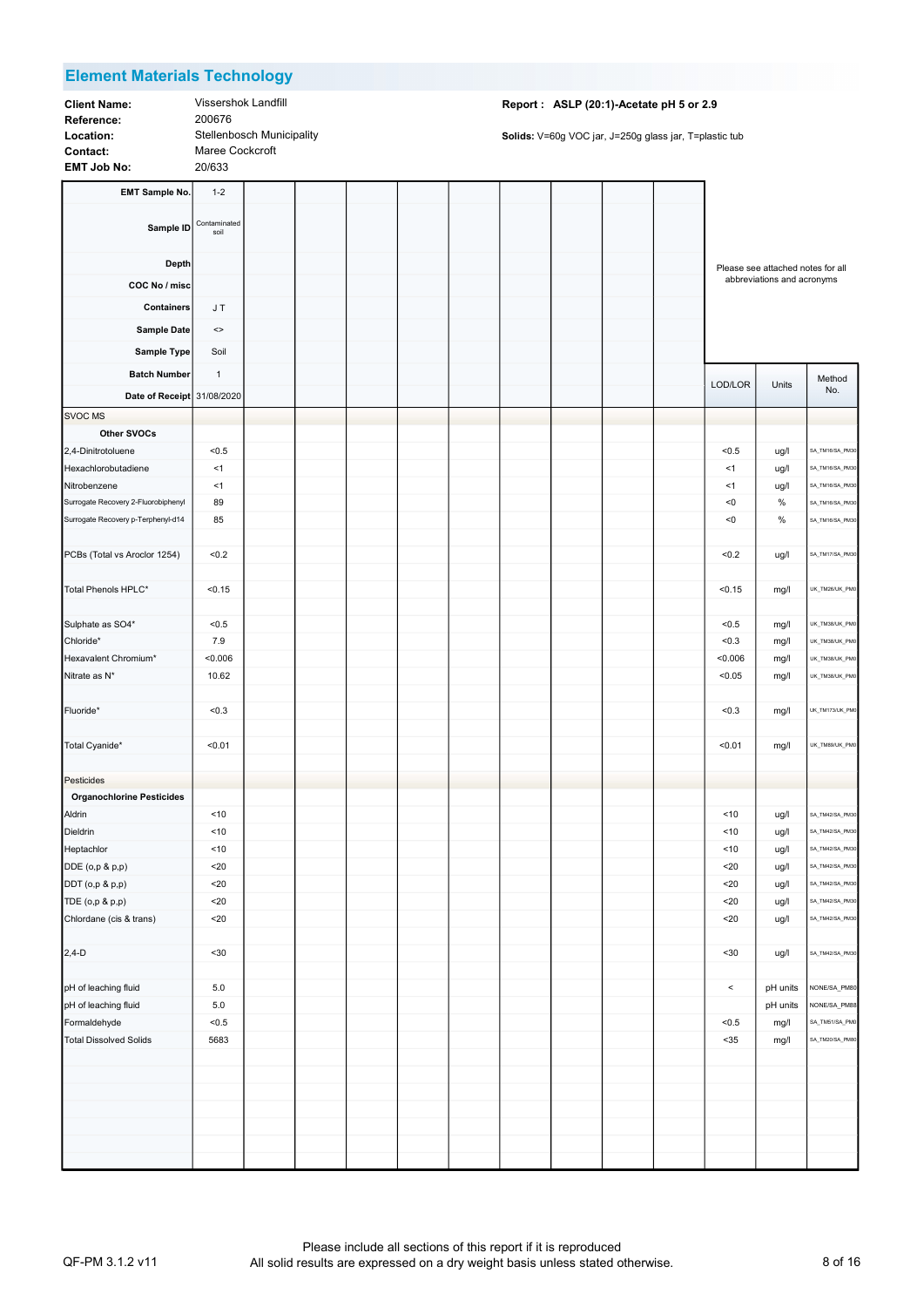Location: Stellenbosch Municipality Contact: Maree Cockcroft Client Name: Vissershok Landfill Reference: 200676

EMT Job No. Batch Sample ID Depth EMT Sample No. Analysis **Reason** 20/633 1 Contaminated soil **1-2** All analyses **No sampling date given** No sampling date given Contaminated soil

Please note that only samples that are deviating are mentioned in this report. If no samples are listed it is because none were deviating.

Only analyses which are accredited are recorded as deviating if set criteria are not met.

Matrix : Solid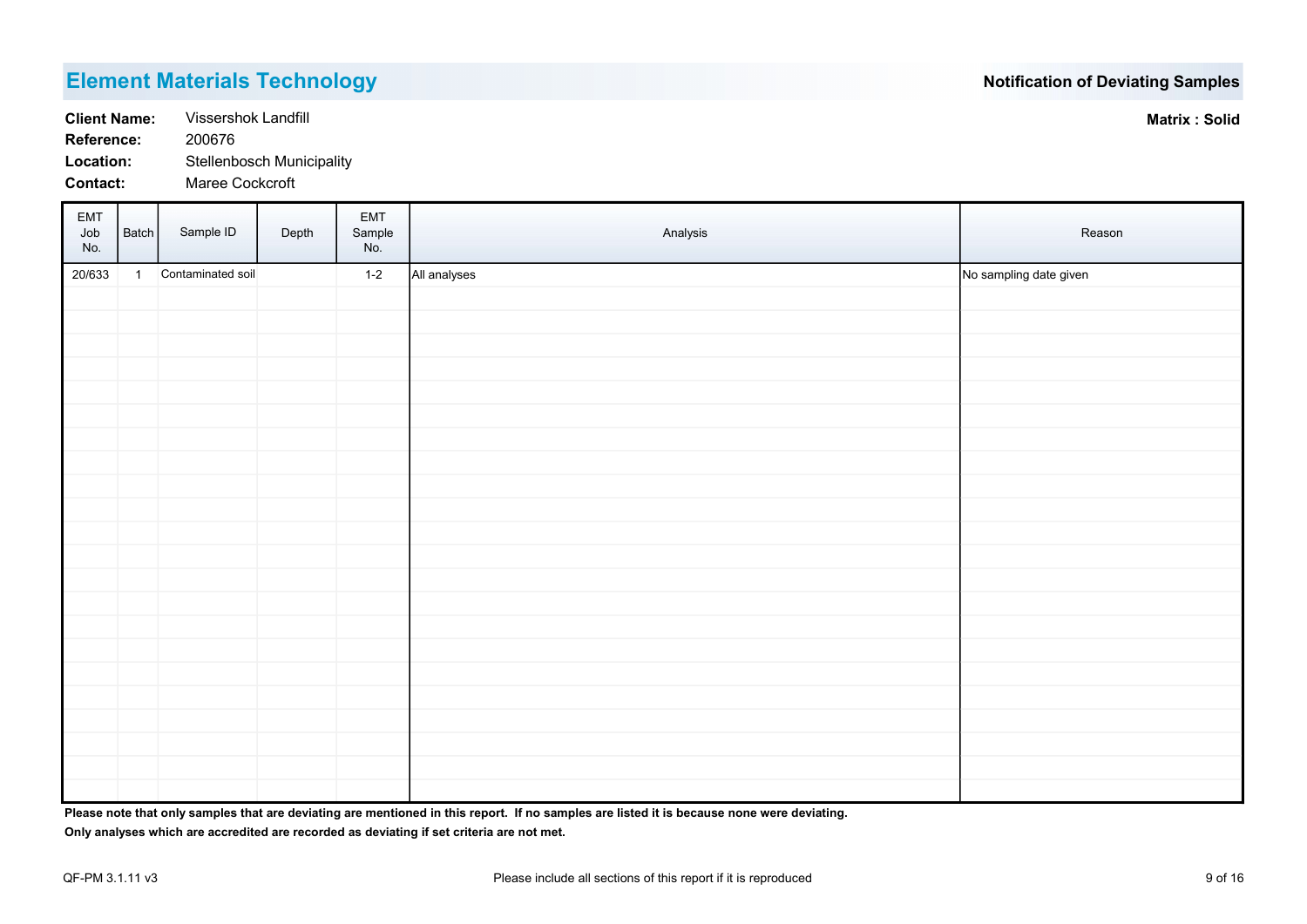# NOTES TO ACCOMPANY ALL SCHEDULES AND REPORTS

EMT Job No.: 20/633

### **SOILS**

Please note we are only MCERTS accredited (UK soils only) for sand, loam and clay and any other matrix is outside our scope of accreditation.

Where an MCERTS report has been requested, you will be notified within 48 hours of any samples that have been identified as being outside our MCERTS scope. As validation has been performed on clay, sand and loam, only samples that are predominantly these matrices, or combinations of them will be within our MCERTS scope. If samples are not one of a combination of the above matrices they will not be marked as MCERTS accredited.

It is assumed that you have taken representative samples on site and require analysis on a representative subsample. Stones will generally be included unless we are requested to remove them.

All samples will be discarded one month after the date of reporting, unless we are instructed to the contrary.

If you have not already done so, please send us a purchase order if this is required by your company.

Where appropriate please make sure that our detection limits are suitable for your needs, if they are not, please notify us immediately.

All analysis is reported on a dry weight basis unless stated otherwise. Limits of detection for analyses carried out on as received samples are not moisture content corrected. Results are not surrogate corrected. Samples are dried at 35°C ±5°C unless otherwise stated. Moisture content for CEN Leachate tests are dried at 105°C ±5°C.

Where Mineral Oil or Fats, Oils and Grease is quoted, this refers to Total Aliphatics C10-C40.

Where a CEN 10:1 ZERO Headspace VOC test has been carried out, a 10:1 ratio of water to wet (as received) soil has been used.

% Asbestos in Asbestos Containing Materials (ACMs) is determined by reference to HSG 264 The Survey Guide - Appendix 2 : ACMs in buildings listed in order of ease of fibre release.

Sufficient amount of sample must be received to carry out the testing specified. Where an insufficient amount of sample has been received the testing may not meet the requirements of our accredited methods, as such accreditation may be removed.

Negative Neutralization Potential (NP) values are obtained when the volume of NaOH (0.1N) titrated (pH 8.3) is greater than the volume of HCl (1N) to reduce the pH of the sample to 2.0 - 2.5. Any negative NP values are corrected to 0.

The calculation of Pyrite content assumes that all oxidisable sulphides present in the sample are pyrite. This may not be the case. The calculation may be an overesitimate when other sulphides such as Barite (Barium Sulphate) are present.

#### WATERS

Please note we are not a UK Drinking Water Inspectorate (DWI) Approved Laboratory .

ISO17025 accreditation applies to surface water and groundwater and usually one other matrix which is analysis specific, any other liquids are outside our scope of accreditation.

As surface waters require different sample preparation to groundwaters the laboratory must be informed of the water type when submitting samples.

Where Mineral Oil or Fats, Oils and Grease is quoted, this refers to Total Aliphatics C10-C40.

### DEVIATING SAMPLES

All samples should be submitted to the laboratory in suitable containers with sufficient ice packs to sustain an appropriate temperature for the requested analysis. The temperature of sample receipt is recorded on the confirmation schedules in order that the client can make an informed decision as to whether testing should still be undertaken.

#### **SURROGATES**

Surrogate compounds are added during the preparation process to monitor recovery of analytes. However low recovery in soils is often due to peat. clay or other organic rich matrices. For waters this can be due to oxidants, surfactants, organic rich sediments or remediation fluids. Acceptable limits for most organic methods are 70 - 130% and for VOCs are 50 - 150%. When surrogate recoveries are outside the performance criteria but the associated AQC passes this is assumed to be due to matrix effect. Results are not surrogate corrected.

#### DILUTIONS

A dilution suffix indicates a dilution has been performed and the reported result takes this into account. No further calculation is required.

#### **BLANKS**

Where analytes have been found in the blank, the sample will be treated in accordance with our laboratory procedure for dealing with contaminated blanks.

### **NOTE**

Data is only reported if the laboratory is confident that the data is a true reflection of the samples analysed. Data is only reported as accredited when all the requirements of our Quality System have been met. In certain circumstances where all the requirements of the Quality System have not been met, for instance if the associated AQC has failed, the reason is fully investigated and documented. The sample data is then evaluated alongside the other quality control checks performed during analysis to determine its suitability. Following this evaluation, provided the sample results have not been effected, the data is reported but accreditation is removed. It is a UKAS requirement for data not reported as accredited to be considered indicative only, but this does not mean the data is not valid.

Where possible, and if requested, samples will be re-extracted and a revised report issued with accredited results. Please do not hesitate to contact the laboratory if further details are required of the circumstances which have led to the removal of accreditation.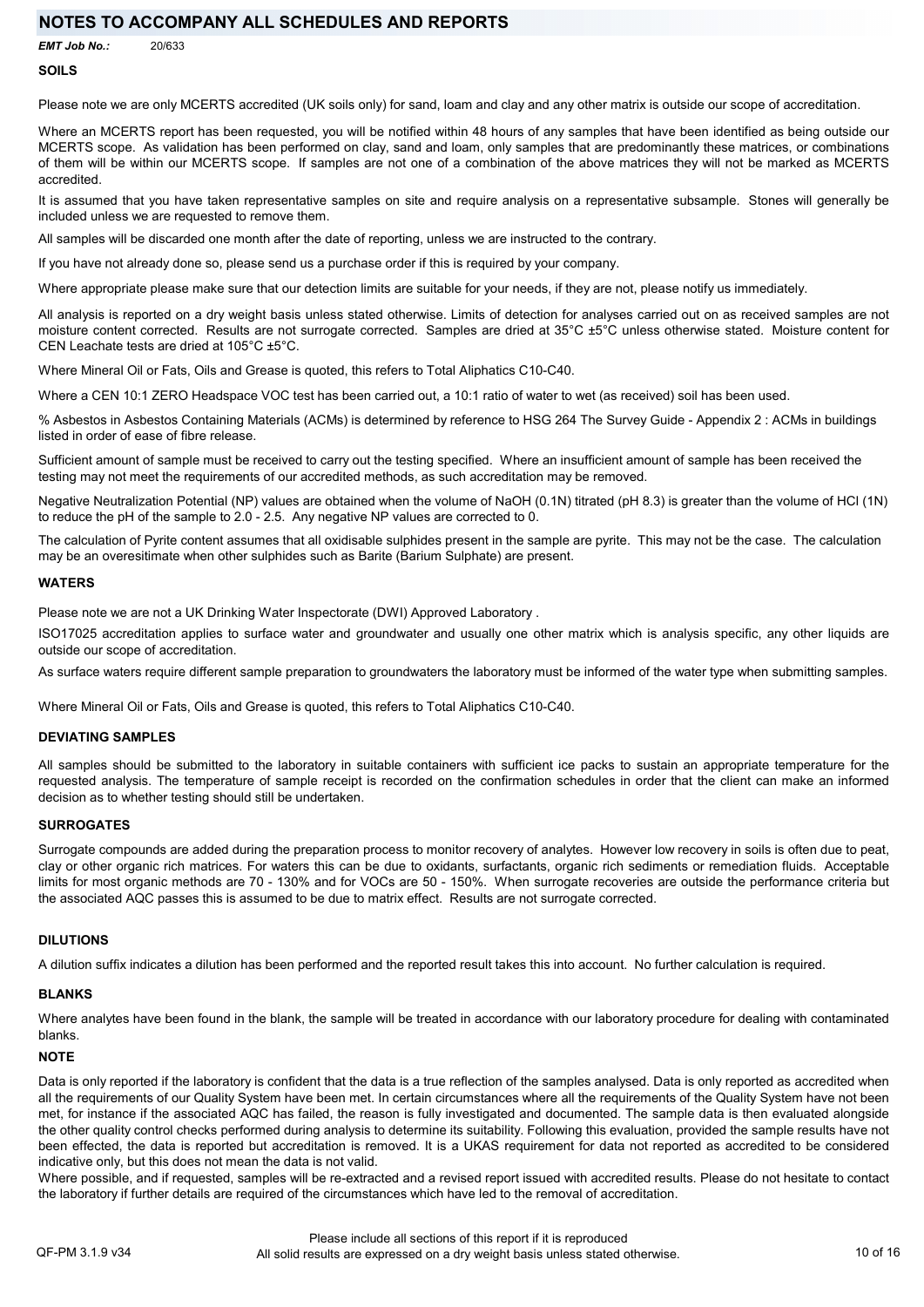EMT Job No.: 20/633

# REPORTS FROM THE SOUTH AFRICA LABORATORY

Any method number not prefixed with SA has been undertaken in our UK laboratory unless reported as subcontracted.

## Measurement Uncertainty

Measurement uncertainty defines the range of values that could reasonably be attributed to the measured quantity. This range of values has not been included within the reported results. Uncertainty expressed as a percentage can be provided upon request.

# ABBREVIATIONS and ACRONYMS USED

| #           | ISO17025 (UKAS Ref No. 4225) accredited - UK.                                                                                                                          |
|-------------|------------------------------------------------------------------------------------------------------------------------------------------------------------------------|
| <b>SA</b>   | ISO17025 (SANAS Ref No.T0729) accredited - South Africa                                                                                                                |
| В           | Indicates analyte found in associated method blank.                                                                                                                    |
| <b>DR</b>   | Dilution required.                                                                                                                                                     |
| М           | MCERTS accredited.                                                                                                                                                     |
| <b>NA</b>   | Not applicable                                                                                                                                                         |
| <b>NAD</b>  | No Asbestos Detected.                                                                                                                                                  |
| <b>ND</b>   | None Detected (usually refers to VOC and/SVOC TICs).                                                                                                                   |
| <b>NDP</b>  | No Determination Possible                                                                                                                                              |
| SS          | Calibrated against a single substance                                                                                                                                  |
| <b>SV</b>   | Surrogate recovery outside performance criteria. This may be due to a matrix effect.                                                                                   |
| W           | Results expressed on as received basis.                                                                                                                                |
| $\ddot{}$   | AQC failure, accreditation has been removed from this result, if appropriate, see 'Note' on previous page.                                                             |
| >>          | Results above calibration range, the result should be considered the minimum value. The actual result could be significantly<br>higher, this result is not accredited. |
| $\star$     | Analysis subcontracted to an Element Materials Technology approved laboratory.                                                                                         |
| AD          | Samples are dried at 35°C ±5°C                                                                                                                                         |
| CO          | Suspected carry over                                                                                                                                                   |
| LOD/LOR     | Limit of Detection (Limit of Reporting) in line with ISO 17025 and MCERTS                                                                                              |
| <b>ME</b>   | <b>Matrix Effect</b>                                                                                                                                                   |
| <b>NFD</b>  | No Fibres Detected                                                                                                                                                     |
| <b>BS</b>   | <b>AQC Sample</b>                                                                                                                                                      |
| LB          | <b>Blank Sample</b>                                                                                                                                                    |
| N           | <b>Client Sample</b>                                                                                                                                                   |
| TB          | Trip Blank Sample                                                                                                                                                      |
| $_{\rm OC}$ | <b>Outside Calibration Range</b>                                                                                                                                       |
| AA          | x5 Dilution                                                                                                                                                            |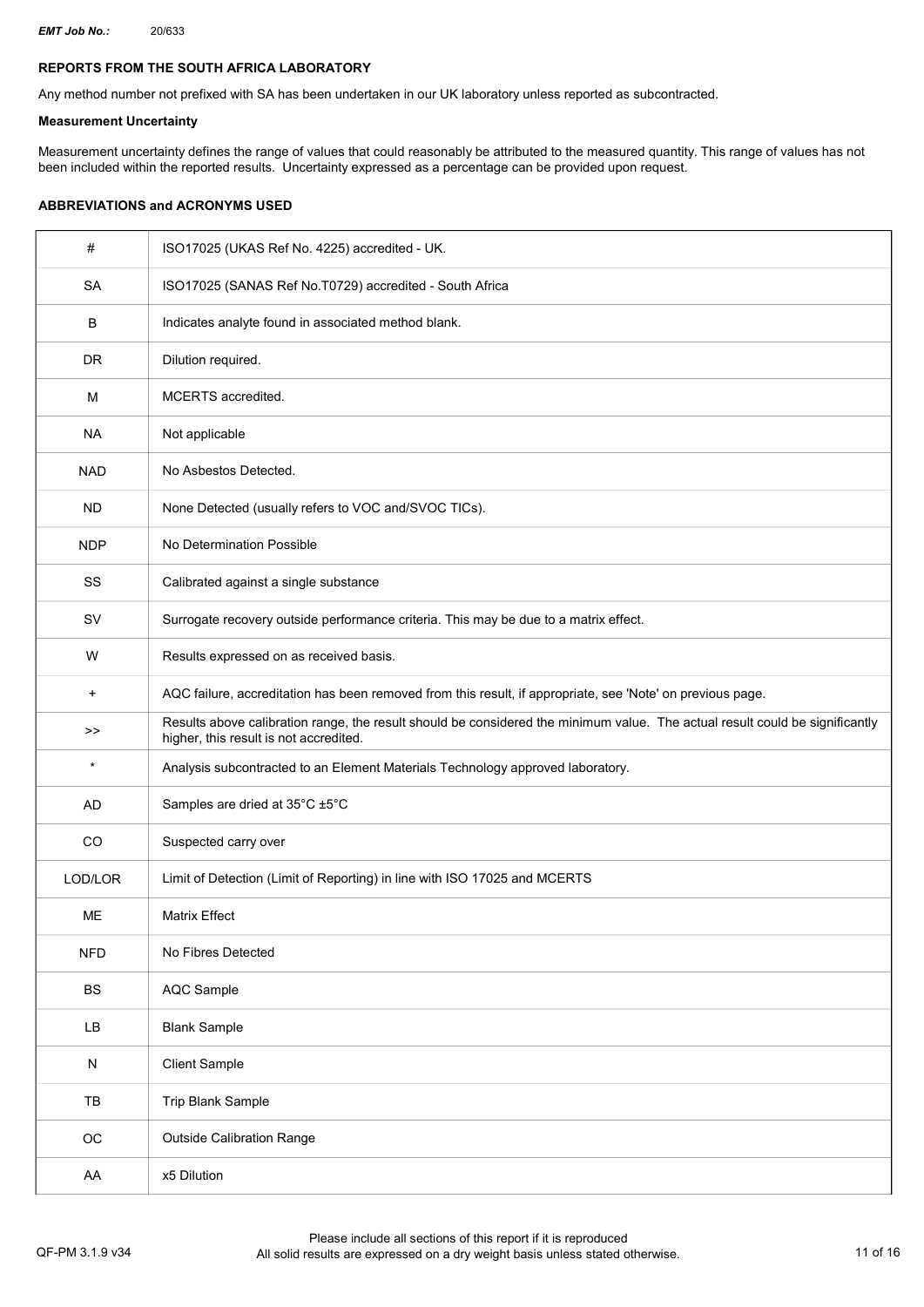| AB | x20 Dilution |  |
|----|--------------|--|
|----|--------------|--|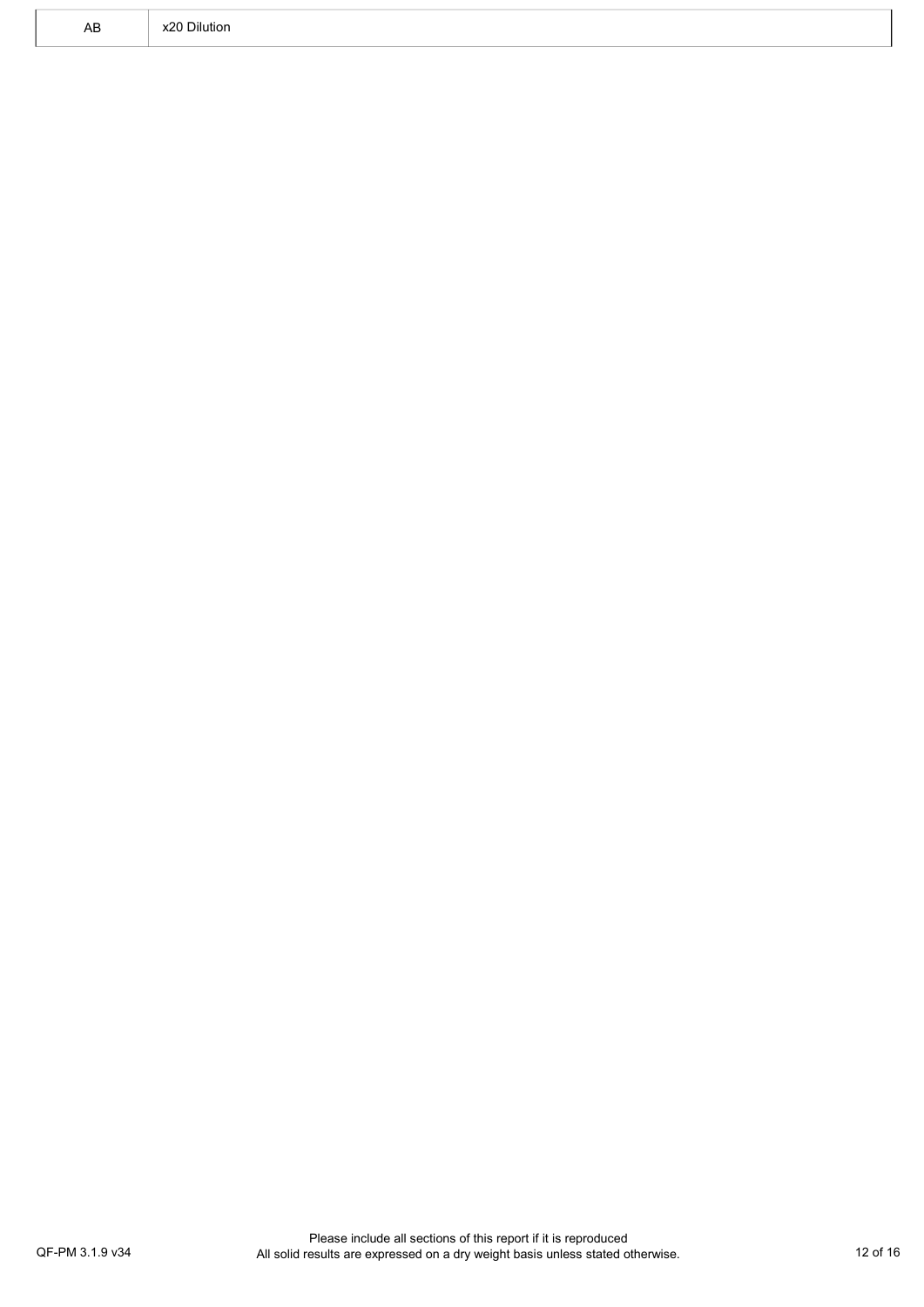| Test Method No. | Description                                                                                                                                       | Prep Method<br>No. (if<br>appropriate) | Description                                                                                                                                                                                                                     | <b>ISO</b><br>17025<br>(UKAS/S<br>ANAS) | <b>MCERTS</b><br>(UK soils<br>only) | Analysis done<br>on As Received<br>(AR) or Dried<br>(AD) | Reported on<br>dry weight<br>basis |
|-----------------|---------------------------------------------------------------------------------------------------------------------------------------------------|----------------------------------------|---------------------------------------------------------------------------------------------------------------------------------------------------------------------------------------------------------------------------------|-----------------------------------------|-------------------------------------|----------------------------------------------------------|------------------------------------|
| <b>NONE</b>     | No Method Code                                                                                                                                    | SA PM80                                | A 20:1 ratio of leaching fluid to as received soil, is leached for 18 hours. The client can<br>choose to use any of the following leaching fluids a) deionised water b) pH5 c) pH<br>5/pH2.9 depending on pH of sample d) pH9.2 |                                         |                                     | <b>AR</b>                                                | No                                 |
| <b>NONE</b>     | No Method Code                                                                                                                                    | SA PM88                                | A 20:1 ratio of deionised water to as received soil, is leached for 18 hours with zero<br>headspace.                                                                                                                            |                                         |                                     |                                                          | <b>No</b>                          |
| SA PM4          | Gravimetric measurement of Natural Moisture Content and % Moisture Content at either<br>35°C or 105°C. Calculation based on ISO 11465 and BS1377. | SA PM0                                 | No preparation is required.                                                                                                                                                                                                     |                                         |                                     | AR.                                                      |                                    |
| SA TM15         | Modified USEPA 8260. Quantitative Determination of Volatile Organic Compounds by<br>Headspace GC-MS.                                              | SA PM10                                | Modified US EPA method 5021. Preparation of solid and liquid samples for GC<br>headspace analysis.                                                                                                                              |                                         |                                     | <b>AR</b>                                                | Yes                                |
| SA TM15         | Modified USEPA 8260. Quantitative Determination of Volatile Organic Compounds by<br>Headspace GC-MS.                                              | SA PM10                                | Modified US EPA method 5021. Preparation of solid and liquid samples for GC<br>headspace analysis.                                                                                                                              | Yes                                     |                                     | <b>AR</b>                                                | Yes                                |
| SA_TM15         | Modified USEPA 8260. Quantitative Determination of Volatile Organic Compounds by<br>Headspace GC-MS.                                              | SA PM88                                | A 20:1 ratio of deionised water to as received soil, is leached for 18 hours with zero<br>headspace.                                                                                                                            |                                         |                                     | <b>AR</b>                                                | <b>No</b>                          |
| SA TM16         | Modified USEPA 8270. Quantitative determination of Semi-Volatile Organic compounds<br>(SVOCs) by GC-MS.                                           | SA PM30                                | Water samples are extracted with solvent using a magnetic stirrer to create a vortex.                                                                                                                                           |                                         |                                     | <b>AR</b>                                                | <b>No</b>                          |
| SA TM16         | Modified USEPA 8270. Quantitative determination of Semi-Volatile Organic compounds<br>(SVOCs) by GC-MS.                                           | SA PM8                                 | End over end extraction of solid samples for organic analysis. The solvent mix varies<br>depending on analysis required.                                                                                                        |                                         |                                     | AR.                                                      | Yes                                |
| SA TM16         | Modified USEPA 8270. Quantitative determination of Semi-Volatile Organic compounds<br>(SVOCs) by GC-MS.                                           | SA PM8                                 | End over end extraction of solid samples for organic analysis. The solvent mix varies<br>depending on analysis required.                                                                                                        | Yes                                     |                                     | <b>AR</b>                                                | Yes                                |
| SA TM17         | Modified US EPA method 8270. Determination of specific Polychlorinated Biphenyl<br>congeners by GC-MS.                                            | SA PM30                                | Water samples are extracted with solvent using a magnetic stirrer to create a vortex.                                                                                                                                           |                                         |                                     | AR.                                                      | No                                 |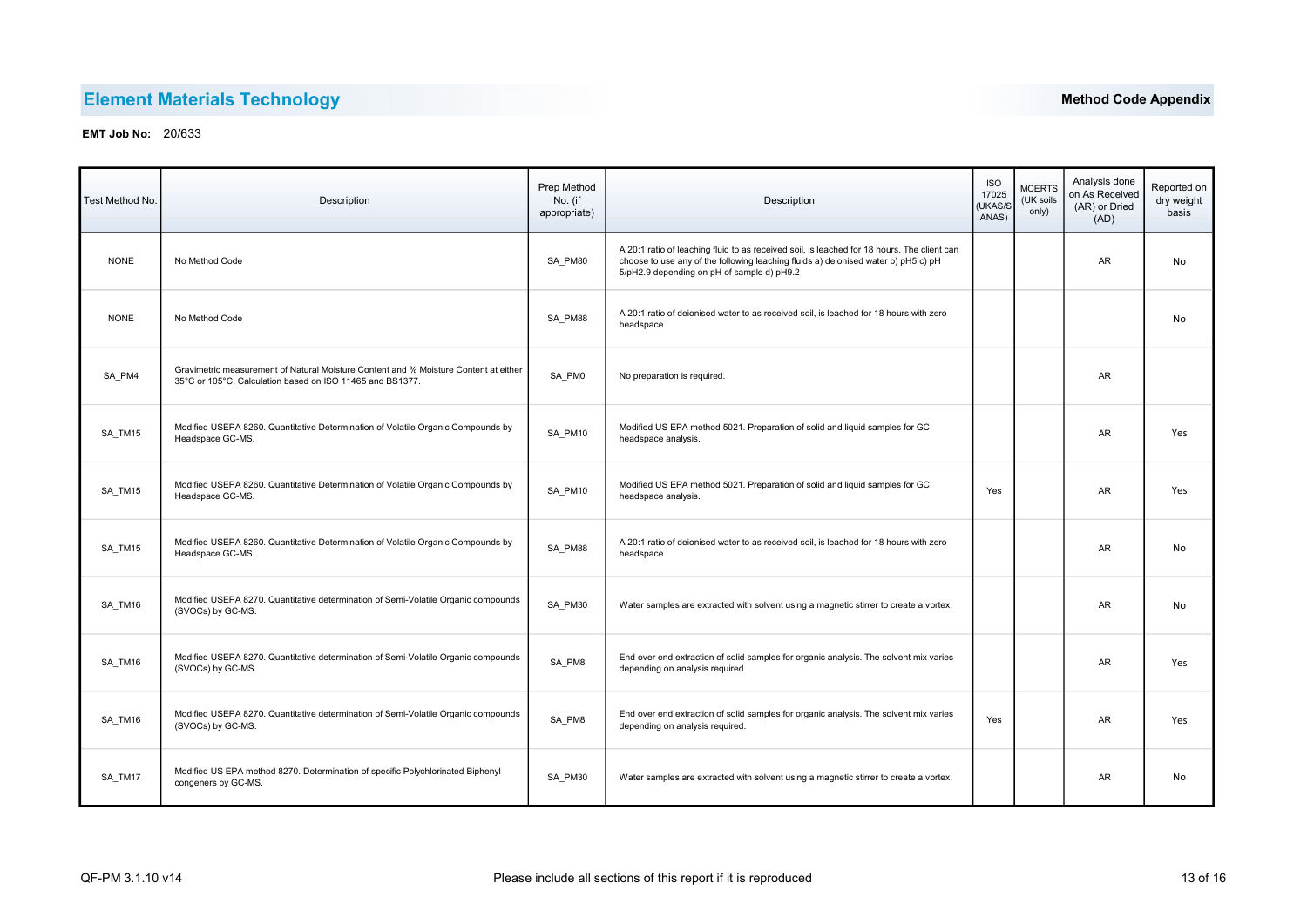| Test Method No. | Description                                                                                                                                                  | Prep Method<br>No. (if<br>appropriate) | Description                                                                                                                                                                                                                                                                                                              | <b>ISO</b><br>17025<br>(UKAS/S<br>ANAS) | <b>MCERTS</b><br>(UK soils<br>only) | Analysis done<br>on As Received<br>(AR) or Dried<br>(AD) | Reported on<br>dry weight<br>basis |
|-----------------|--------------------------------------------------------------------------------------------------------------------------------------------------------------|----------------------------------------|--------------------------------------------------------------------------------------------------------------------------------------------------------------------------------------------------------------------------------------------------------------------------------------------------------------------------|-----------------------------------------|-------------------------------------|----------------------------------------------------------|------------------------------------|
| SA TM17         | Modified US EPA method 8270. Determination of specific Polychlorinated Biphenyl<br>congeners by GC-MS.                                                       | SA PM8                                 | End over end extraction of solid samples for organic analysis. The solvent mix varies<br>depending on analysis required.                                                                                                                                                                                                 |                                         |                                     | AR.                                                      | Yes                                |
| SA TM20         | Modified BS 1377-3: 1990 Gravimetric determination of Total Dissolved Solids                                                                                 | SA PM80                                | A 20:1 ratio of leaching fluid to as received soil, is leached for 18 hours. The client can<br>choose to use any of the following leaching fluids a) deionised water b) pH5 c) pH<br>5/pH2.9 depending on pH of sample d) pH9.2                                                                                          |                                         |                                     | <b>AR</b>                                                | No                                 |
| SA_TM27         | Major ions by Ion Chromatography                                                                                                                             | SA PM20                                | Extraction of dried and ground or as received samples with deionised water in a 2:1<br>water to solid ratio using a orbital shaker for all analytes except hexavalent chromium.<br>Extraction of as received sample using 10:1 ratio of 0.2M sodium hydroxide to soil for<br>hexavalent chromium using a orbital shaker. |                                         |                                     | <b>AD</b>                                                | Yes                                |
| SA TM36         | Modified US EPA method 8015B. Determination of Gasoline Range Organics (GRO) in<br>the carbon chain range of C4-12, MTBE and BTEX by headspace GC-FID.       | SA PM12                                | Modified US EPA method 5021. Preparation of solid and liquid samples for GC<br>headspace analysis.                                                                                                                                                                                                                       |                                         |                                     | <b>AR</b>                                                | Yes                                |
| SA TM36         | Modified US EPA method 8015B. Determination of Gasoline Range Organics (GRO) in<br>the carbon chain range of C4-12, MTBE and BTEX by headspace GC-FID.       | SA PM88                                | A 20:1 ratio of deionised water to as received soil, is leached for 18 hours with zero<br>headspace.                                                                                                                                                                                                                     |                                         |                                     | AR                                                       | No                                 |
| SA TM42         | Modified US EPA method 8270. Pesticides and herbicides by GC-MS                                                                                              | SA PM30                                | Water samples are extracted with solvent using a magnetic stirrer to create a vortex.                                                                                                                                                                                                                                    |                                         |                                     | <b>AR</b>                                                |                                    |
| SA TM42         | Modified US EPA method 8270. Pesticides and herbicides by GC-MS                                                                                              | SA PM30                                | Water samples are extracted with solvent using a magnetic stirrer to create a vortex.                                                                                                                                                                                                                                    |                                         |                                     | <b>AR</b>                                                | No                                 |
| SA TM42         | Modified US EPA method 8270. Pesticides and herbicides by GC-MS                                                                                              | SA PM8                                 | End over end extraction of solid samples for organic analysis. The solvent mix varies<br>depending on analysis required.                                                                                                                                                                                                 |                                         |                                     | AR                                                       | Yes                                |
| SA TM5          | Modified USEPA 8015B method for the determination of solvent Extractable Petroleum<br>Hydrocarbons (EPH) with carbon banding within the range C8-C40 GC-FID. | SA PM30                                | Water samples are extracted with solvent using a magnetic stirrer to create a vortex.                                                                                                                                                                                                                                    |                                         |                                     | <b>AR</b>                                                | No                                 |
| SA TM5          | Modified USEPA 8015B method for the determination of solvent Extractable Petroleum<br>Hydrocarbons (EPH) with carbon banding within the range C8-C40 GC-FID. | SA PM8                                 | End over end extraction of solid samples for organic analysis. The solvent mix varies<br>depending on analysis required.                                                                                                                                                                                                 |                                         |                                     | <b>AR</b>                                                | Yes                                |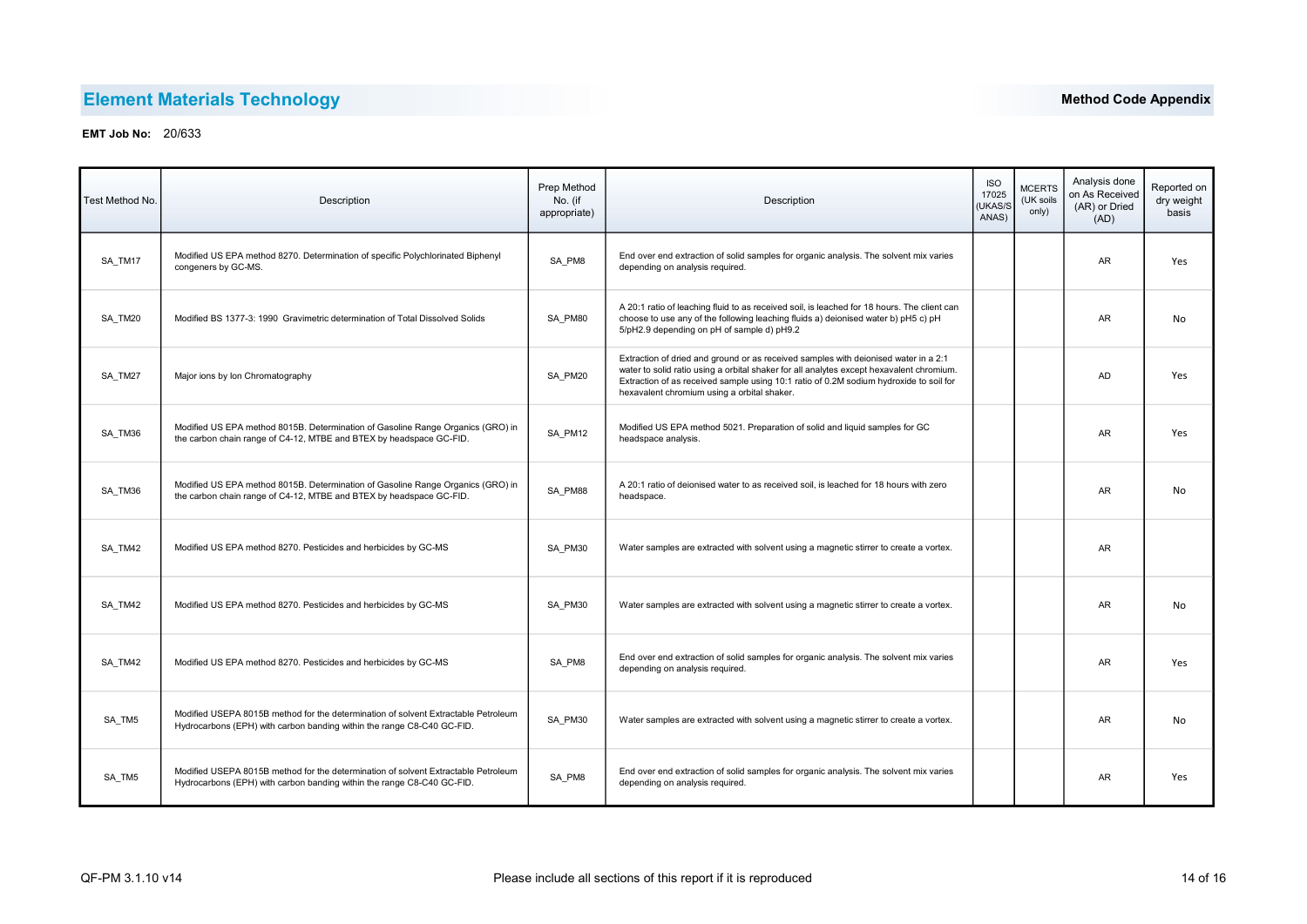| Test Method No. | Description                                                                                                                                                                           | Prep Method<br>No. (if<br>appropriate) | Description                                                                                                                                                                                                                                                                                                                    | <b>ISO</b><br>17025<br>(UKAS/S<br>ANAS) | <b>MCERTS</b><br>(UK soils<br>only) | Analysis done<br>on As Received<br>(AR) or Dried<br>(AD) | Reported on<br>dry weight<br>basis |
|-----------------|---------------------------------------------------------------------------------------------------------------------------------------------------------------------------------------|----------------------------------------|--------------------------------------------------------------------------------------------------------------------------------------------------------------------------------------------------------------------------------------------------------------------------------------------------------------------------------|-----------------------------------------|-------------------------------------|----------------------------------------------------------|------------------------------------|
| SA TM51         | Formaldehyde determination by reaction with Ammonium lons and acetylacetone which<br>is analysed spectrophotometrically.                                                              | SA PM0                                 | No preparation is required.                                                                                                                                                                                                                                                                                                    |                                         |                                     |                                                          |                                    |
| SA TM51         | Formaldehyde determination by reaction with Ammonium lons and acetylacetone which<br>is analysed spectrophotometrically.                                                              | SA PM112                               | As received soils are extracted with deionised water in a 4:1 ratio                                                                                                                                                                                                                                                            |                                         |                                     | <b>AR</b>                                                | Yes                                |
| <b>UK TM173</b> | Analysis of fluoride by ISE (Ion Selective Electrode) using modified ISE method 340.2                                                                                                 | UK PM0                                 | No preparation is required.                                                                                                                                                                                                                                                                                                    |                                         |                                     |                                                          | No                                 |
| UK TM26         | Determination of phenols by Reversed Phased High Performance Liquid<br>Chromatography and Electro-Chemical Detection.                                                                 | UK PM0                                 | No preparation is required.                                                                                                                                                                                                                                                                                                    |                                         |                                     |                                                          | No                                 |
| UK TM26         | Determination of phenols by Reversed Phased High Performance Liquid<br>Chromatography and Electro-Chemical Detection.                                                                 | UK PM21                                | As received solid or water samples are extracted in Methanol: Sodium Hydroxide (0.1M<br>NaOH) (60:40) by orbital shaker.                                                                                                                                                                                                       |                                         |                                     |                                                          | Yes                                |
| UK TM30         | Determination of Trace Metal elements by ICP-OES (Inductively Coupled Plasma -<br>Optical Emission Spectrometry). Modified US EPA Method 200.7, 6010B and BS EN ISO<br>11885 2009     | UK PM14                                | Analysis of waters and leachates for metals by ICP OES/ICP MS. Samples are filtered for<br>dissolved metals and acidified if required.                                                                                                                                                                                         |                                         |                                     |                                                          | No                                 |
| UK TM30         | Determination of Trace Metal elements by ICP-OES (Inductively Coupled Plasma -<br>Optical Emission Spectrometry). Modified US EPA Method 200.7, 6010B and BS EN ISO<br>11885 2009     | UK PM15                                | Acid digestion of dried and ground solid samples using Aqua Regia refluxed at 112.5 °C.<br>Samples containing asbestos are not dried and ground.                                                                                                                                                                               |                                         |                                     |                                                          | Yes                                |
| UK_TM38         | Soluble Ion analysis using the Thermo Aquakem Photometric Automatic Analyser.<br>Modified US EPA methods 325.2, 375.4, 365.2, 353.1, 354.1                                            | UK PM0                                 | No preparation is required.                                                                                                                                                                                                                                                                                                    |                                         |                                     |                                                          | No                                 |
| UK TM38         | Soluble Ion analysis using the Thermo Aquakem Photometric Automatic Analyser.<br>Modified US EPA methods 325.2, 375.4, 365.2, 353.1, 354.1                                            | UK PM20                                | Extraction of dried and ground or as received samples with deionised water in a 2:1<br>water to solid ratio using a reciprocal shaker for all analytes except hexavalent<br>chromium. Extraction of as received sample using 10:1 ratio of 0.2M sodium hydroxide to<br>soil for hexavalent chromium using a reciprocal shaker. |                                         |                                     |                                                          | Yes                                |
| UK TM89         | Modified USEPA method OIA-1667. Determination of cyanide by Flow Injection Analyser.<br>Where WAD cyanides are required a Ligand displacement step is carried out before<br>analysis. | UK PM0                                 | No preparation is required.                                                                                                                                                                                                                                                                                                    |                                         |                                     |                                                          | No                                 |